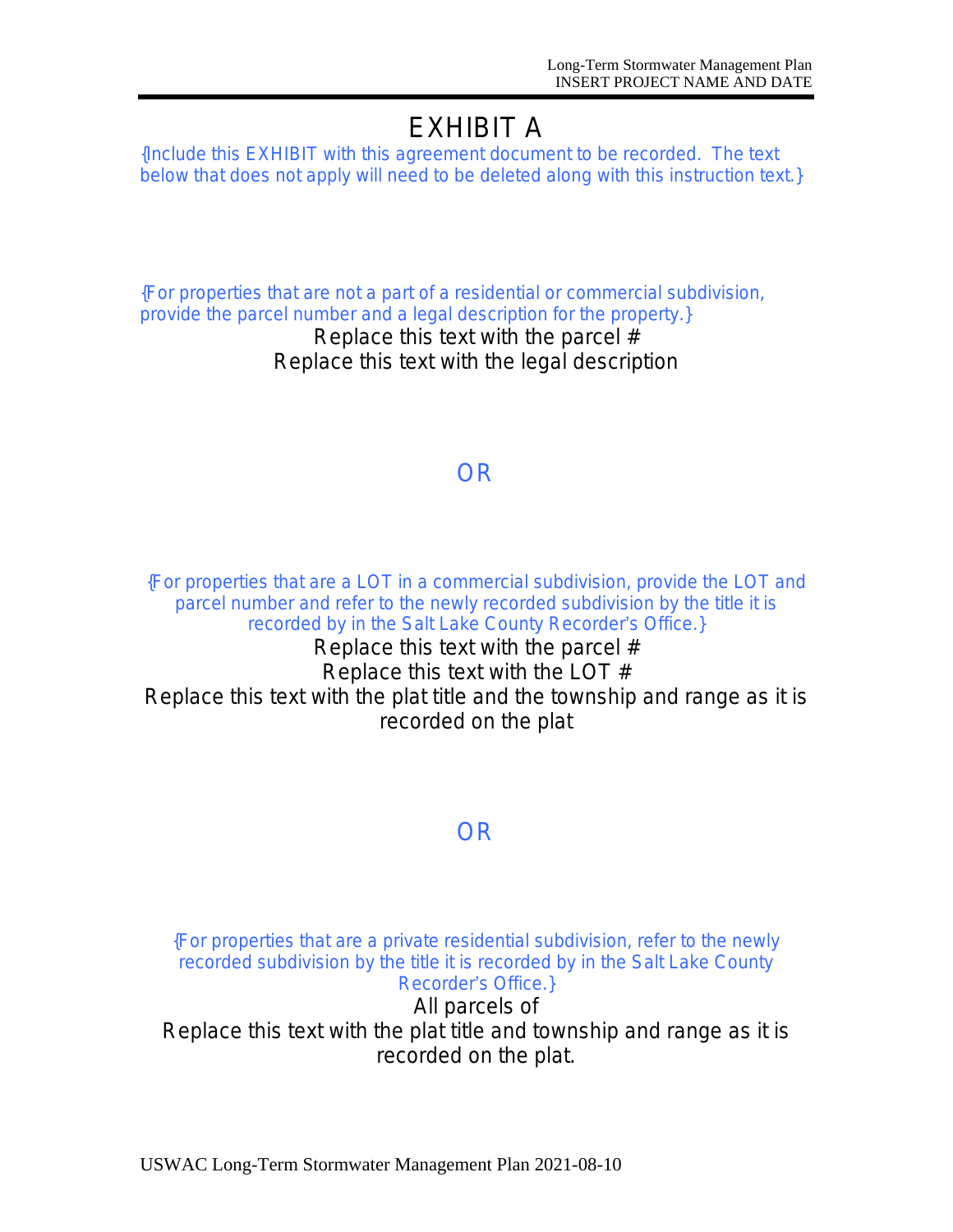# EXHIBIT B

# Long-Term Stormwater Management Plan

for:

Insert Development Name Address City, State, Zip Code

Company Name on legal records Legal Company Name **Address** City, State, Zip Code

*{Long-Term Stormwater Management contact for addressing regular site operations, inspections and annual reporting regarding this property}* Site Manager, Company Representative, Property Agent, etc. Phone Number: Email: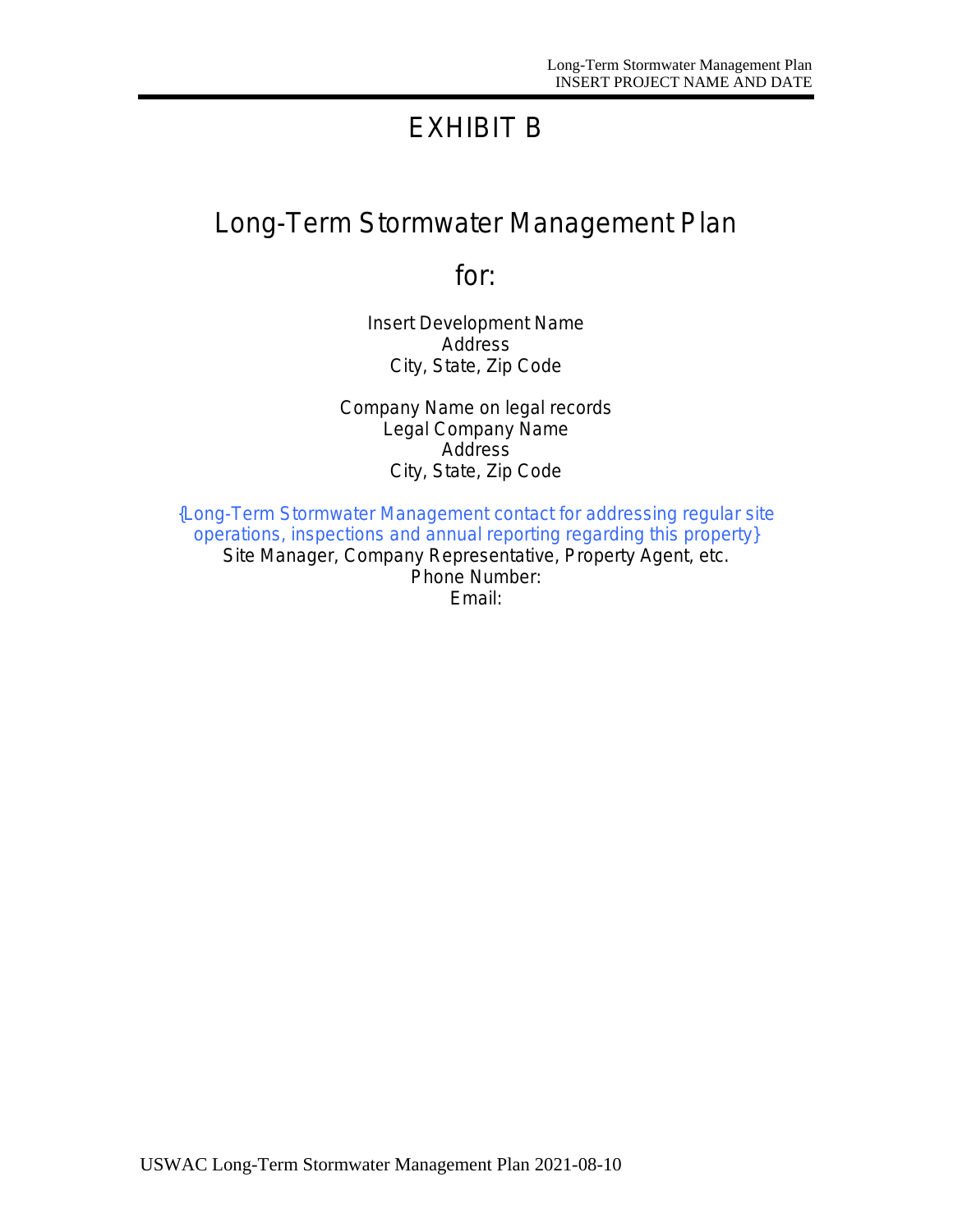## **PURPOSE AND RESPONSIBILTY**

As required by the Clean Water Act and resultant local regulations, including INSERT MS4 NAME Municipal Separate Storm Sewer Systems (MS4) Permit, those who develop land are required to build and maintain systems to minimize litter and contaminants in stormwater runoff that pollute waters of the State.

This Long-Term Stormwater Management Plan (LTSWMP) describes the systems, operations and the minimum standard operating procedures (SOPs) necessary to manage pollutants originating from or generated on this property. Any activities or site operations at this property that contaminate water entering the City's stormwater system, groundwater and generate loose litter must be prohibited.

The NAME OF RIVER River is impaired. The LTSWMP is aimed at addressing these impairments in addition to all other pollutants that can be generated by this property.

#### **CONTENTS**

SECTION 1: SITE DESCRIPTION, USE AND IMPACT SECTION 2: TRAINING SECTION 3: RECORDKEEPING SECTION 4 APPENDICES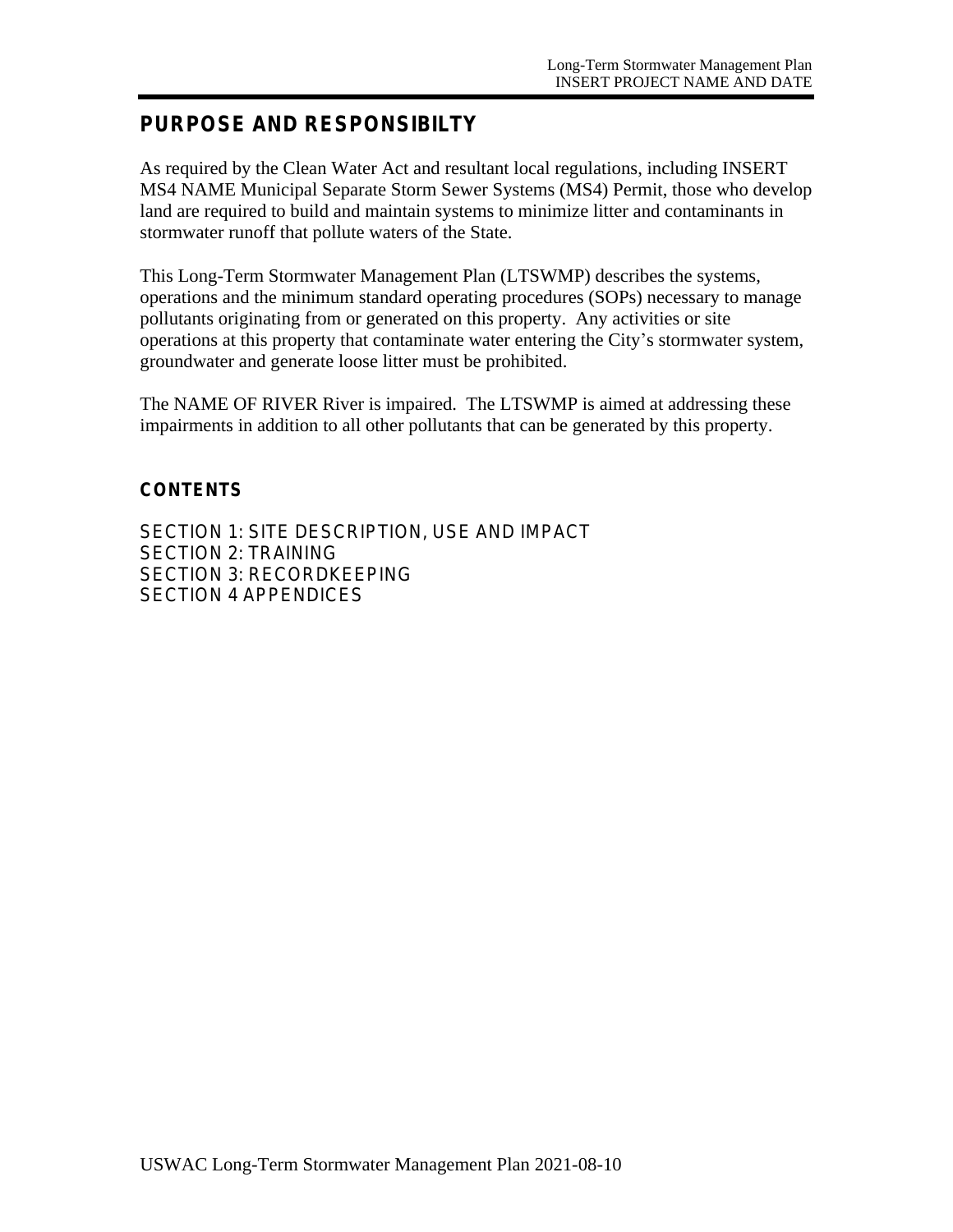## **SECTION 1: SITE DESCRIPTION, USE AND IMPACT**

Our site infrastructure is limited at controlling and containing pollutants. If our property and operations are managed improperly we will contaminate our water resources. This LTSWMP includes standard operations procedures (SOP)s intended to compensate for the limitations of our site infrastructure and direct our maintenance operations to responsibly manage our grounds. SOPs are filed in appendix B.

### **Parking, Sidewalk and flatwork**

*[Describe the impervious infrastructure and how its presence and maintenance practices can impact surface and groundwater water quality. Acknowledge poor maintenance impact to 80th percentile infrastructure and LID if any. Identify the necessary SOPs and include them in Appendix B]*

*[The following text is suggested for your convenience. If used the property owner* and design agent are expected modify the suggested text to represent the sites *unique impervious infrastructure, operations and conditions]*

Any sediment, leaves, debris, spilt fluids or other waste that collects on our parking areas and sidewalks will be carried by runoff to our flood and water quality control system. These solids will fill in our retention system requiring future dredging and cleaning. Also any liquids and dissolved solids can contaminate groundwater.

## **Landscaping**

*[Describe the landscape infrastructure and how its presence and maintenance practices impacts our system and water quality. Also include description of any LID if incorporated into the Landscaping system. Acknowledge poor maintenance impact to 80th percentile infrastructure. If LID included describe its benefit and the affects from poor maintenance practices. Identify the necessary SOPs and include them in Appendix B]*

*[The following text is suggested for your convenience. If used the property owner and design agent are expected modify the suggested text to represent the sites unique landscape infrastructure and conditions]*

Our landscape operations can result in grass clippings, sticks, branches, dirt, mulch, fertilizers, pesticides and other pollutants to fall or be left on our paved areas. These solids will fill in our retention system requiring future dredging and cleaning. Also any liquids and dissolved solids can contaminate groundwater.

## **Flood and Water Quality Control System**

*[Describe the stormwater system including surface grading, conveyance system, runoff storage, retention storage, water quality devices and when used any LIDs. Acknowledge poor maintenance impact to 80th percentile infrastructure, groundwater and LID if any.*

*[The following text is suggested for your convenience. If used the property owner* and design agent are expected modify the suggested text to represent the sites *unique flood and water quality control infrastructure and conditions]*

Our flood and water quality control system includes directing runoff into landscaping swales and open landscaping areas. Directing runoff to our landscape areas is a low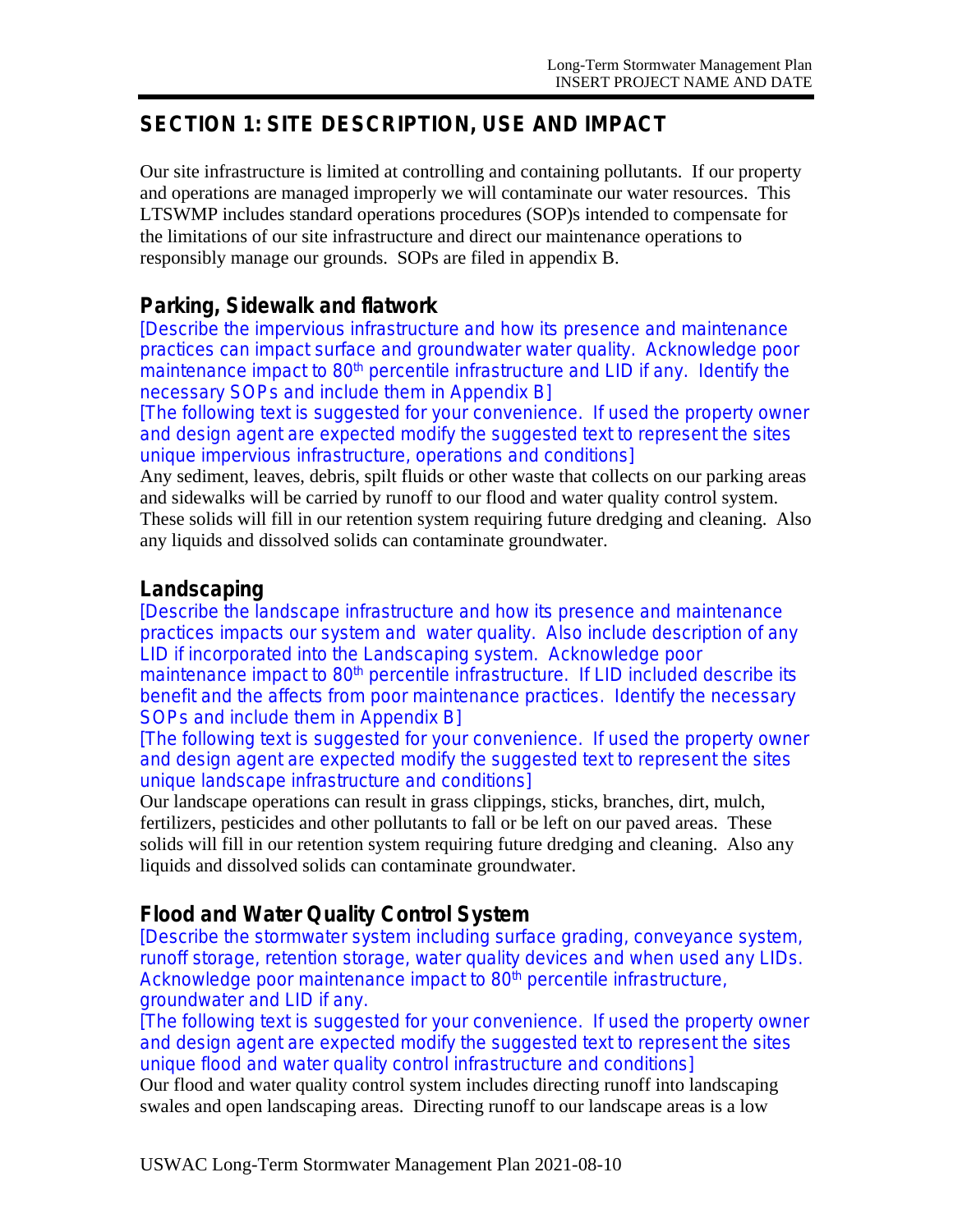impact system intended to trap and treat our urban pollutants on the surface to protect downstream water resources. Our system includes underground detention storage, oil/sediment/trash traps and an underground infiltration system. The infiltration system is design to drain the first ½" of runoff into the ground required by Clean Water Act regulation. Infiltrating some of our runoff helps keep streams and rivers clean but if we are not careful can contaminate groundwater. Anything we put or allow to be left on our pavements will eventually be carried to our oil/sediment/trash traps and underground infiltration system filling it with sediment and debris increasing maintenance cost. Also by-passing dissolved and liquid pollutants can increase the risk for contaminating groundwater for which we are responsible. In addition, very intense storm events can scour debris and silt from our system and spill to INSERT WATER BODIES. It is important our flood control volume and water quality system is adequately maintained to function properly.

## **Waste Management**

*[Describe the waste management system infrastructure and how its presence and maintenance practices impacts our system and water quality. Provide necessary trash management SOPs and include them in Appendix B] [The following text is suggested for your convenience. If used the property owner* and design agent are expected modify the suggested text to represent the sites *unique waste management infrastructure and operations]*

Good waste management systems, if managed improperly, can become the source of the very pollution it was intended to manage. The lids of our dumpster and trash receptacles are intended to prevent light weight trash carried off by wind and precipitation exposure minimizing liquids that can leak to our pavement and from haul trucks. In addition, our dumpster pad slopes toward our pavement and any leaks can leach into runoff staining our pavement, causing smell and increasing groundwater contamination risk.

## **Utility System**

*[Describe the utility infrastructure and how its presence and maintenance practices impacts our system and water quality. Identify the necessary SOPs and include them in Appendix B]*

*[The following text is suggested for your convenience. If used the property owner* and design agent are expected modify the suggested text to represent the sites *unique infrastructure and conditions]*

Our roof top utility system is exposed to our roof drains which drain to our pavements. This heating and air conditioner unit contains oils and other chemicals that can harm groundwater and the INSERT WATER BODIES if allowed to drain off our property.

## **Snow and Ice Removal Management**

*[Describe the snow and ice operations and how it can impact our system and water quality. Identify the necessary SOPs and include them in Appendix B] [The following text is suggested for your convenience. If used the property owner* and design agent are expected modify the suggested text to represent the sites *unique infrastructure and conditions]*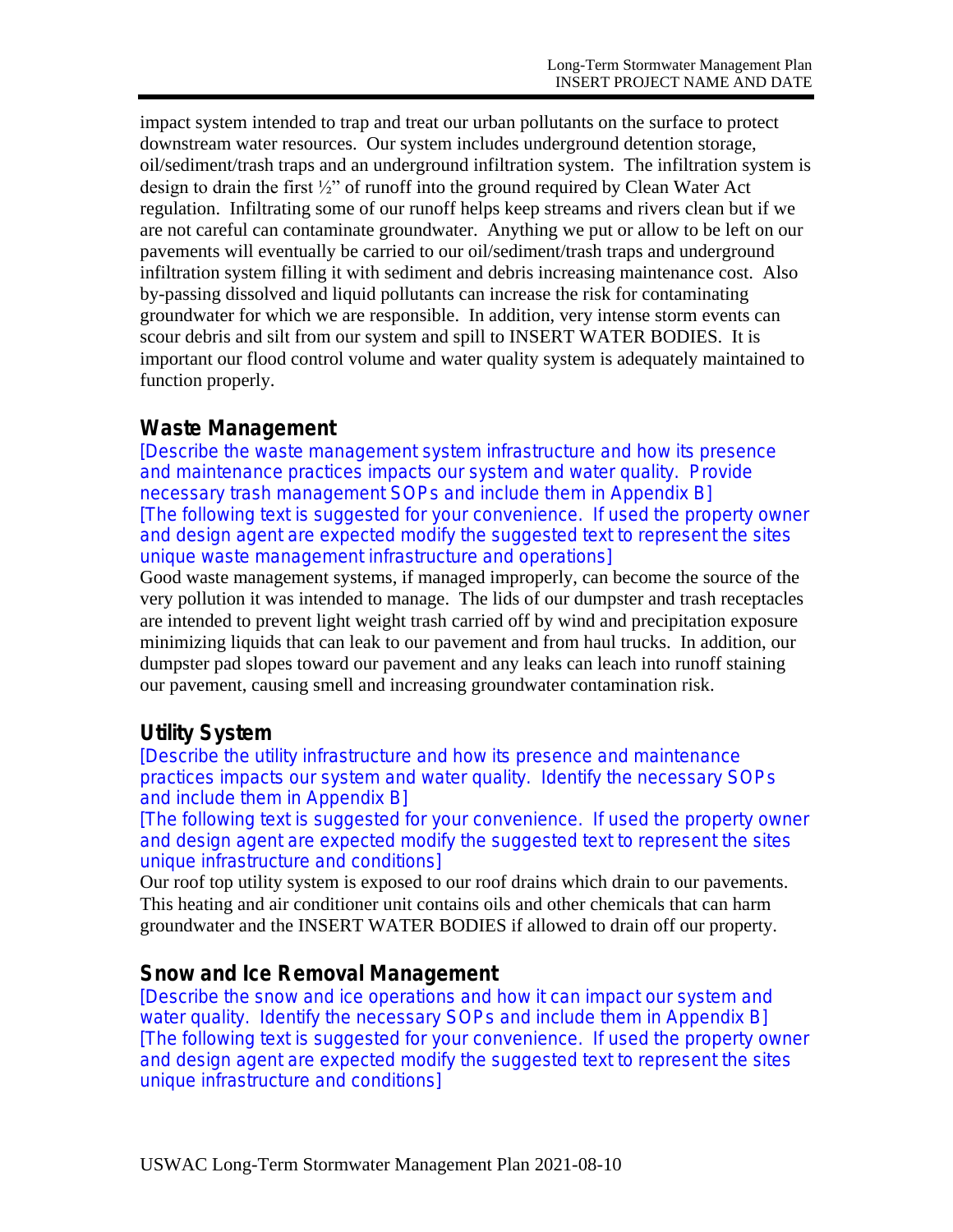Salt is a necessary pollutant and is vital to ensuring a safe parking and pedestrian walkways. However, salt and other ice management chemicals if improperly managed will unnecessarily increase our salt impact to our own vegetation and local water resources. Much of the runoff drains to our landscape swales. We need to minimize salt to maintain healthy root systems needed for optimum infiltration rates.

## **Equipment / Outside Storage**

*[Describe any outside storage facilities or operations and how it can impact our system and water quality. Identify the necessary SOPs and include them in Appendix B]*

## **Add infrastructure or operations that are unique to this site**

[*Describe any other site infrastructure or operations unique to this property which impacts our system and water quality. Identify the necessary SOPs and include them in Appendix B*]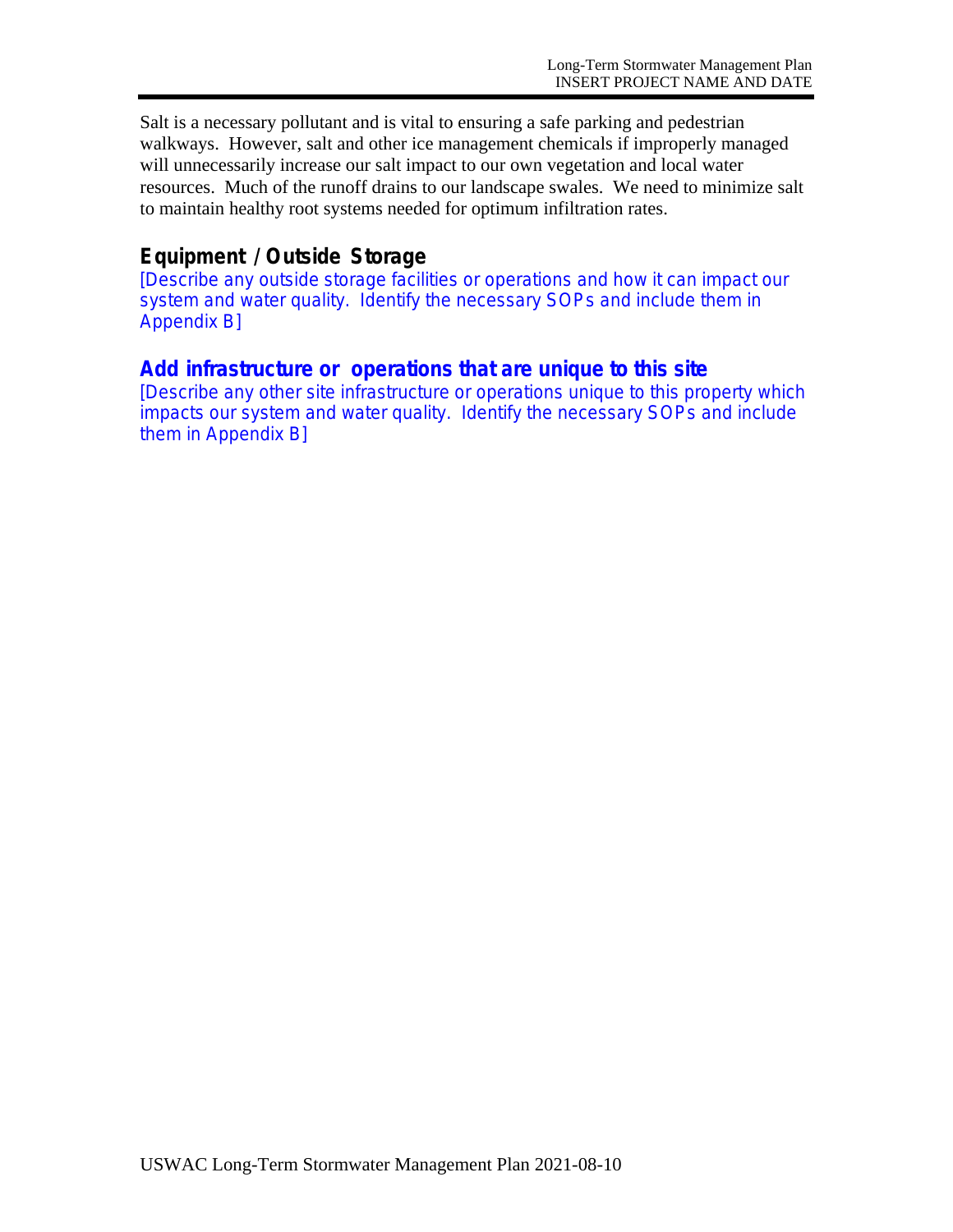## **SECTION 2 : TRAINING**

Ensure that all employees and maintenance contractors know and understand the SOPs specifically written to manage and maintain the property. Maintenance contractors must use the stronger of their Company and the LTSWMP SOPs. File all training records in Appendix C.

## **SECTION 3: RECORDKEEPING**

Maintain records of operation and maintenance activities in accordance with SOPs. Mail a copy of the record to NAME OF MUNICIPALITY Stormwater Division annually.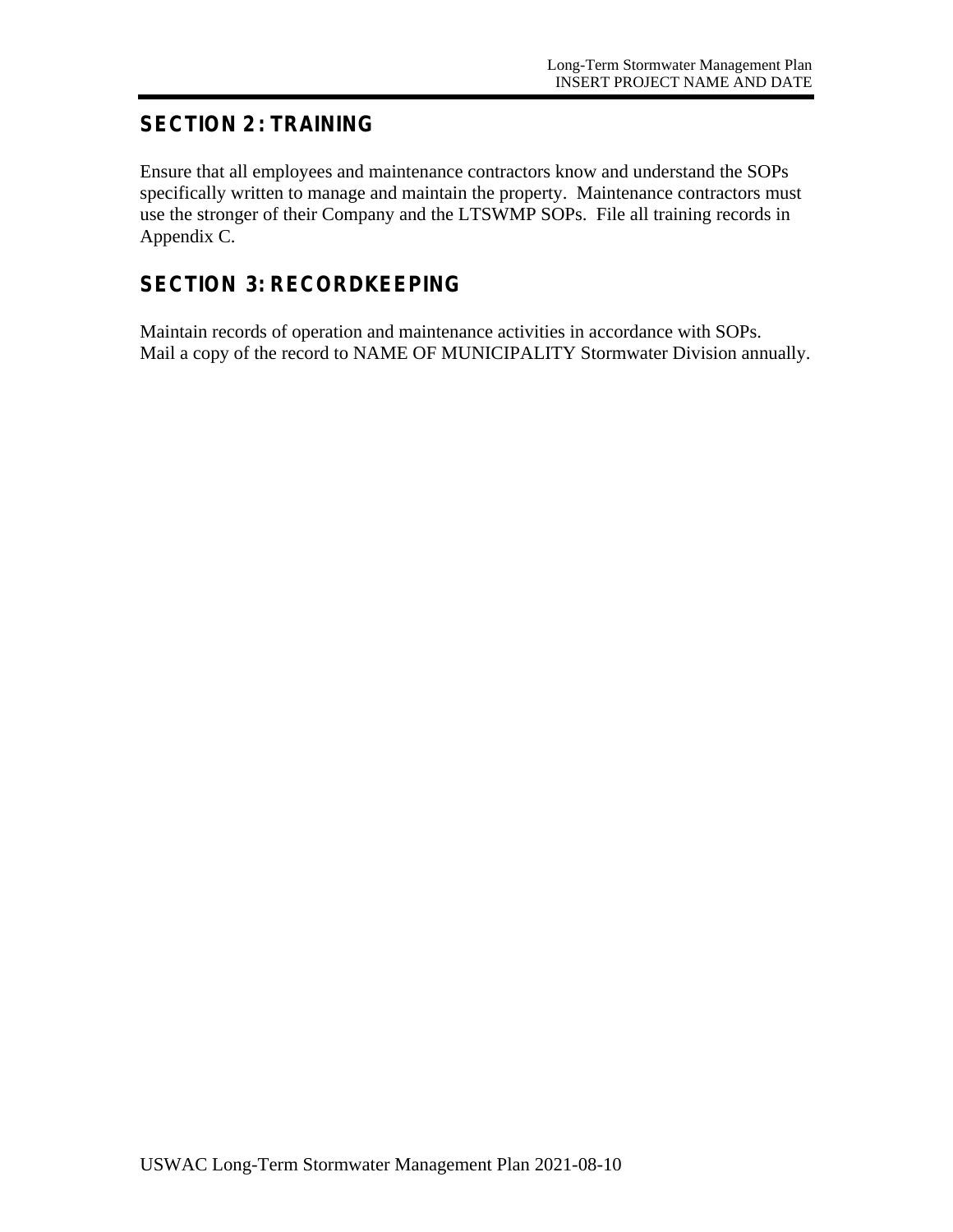## **SECTION 4 : APPENDICES**

Appendix A- Site Drawings and Details Appendix B- SOPs Appendix C- Recordkeeping Documents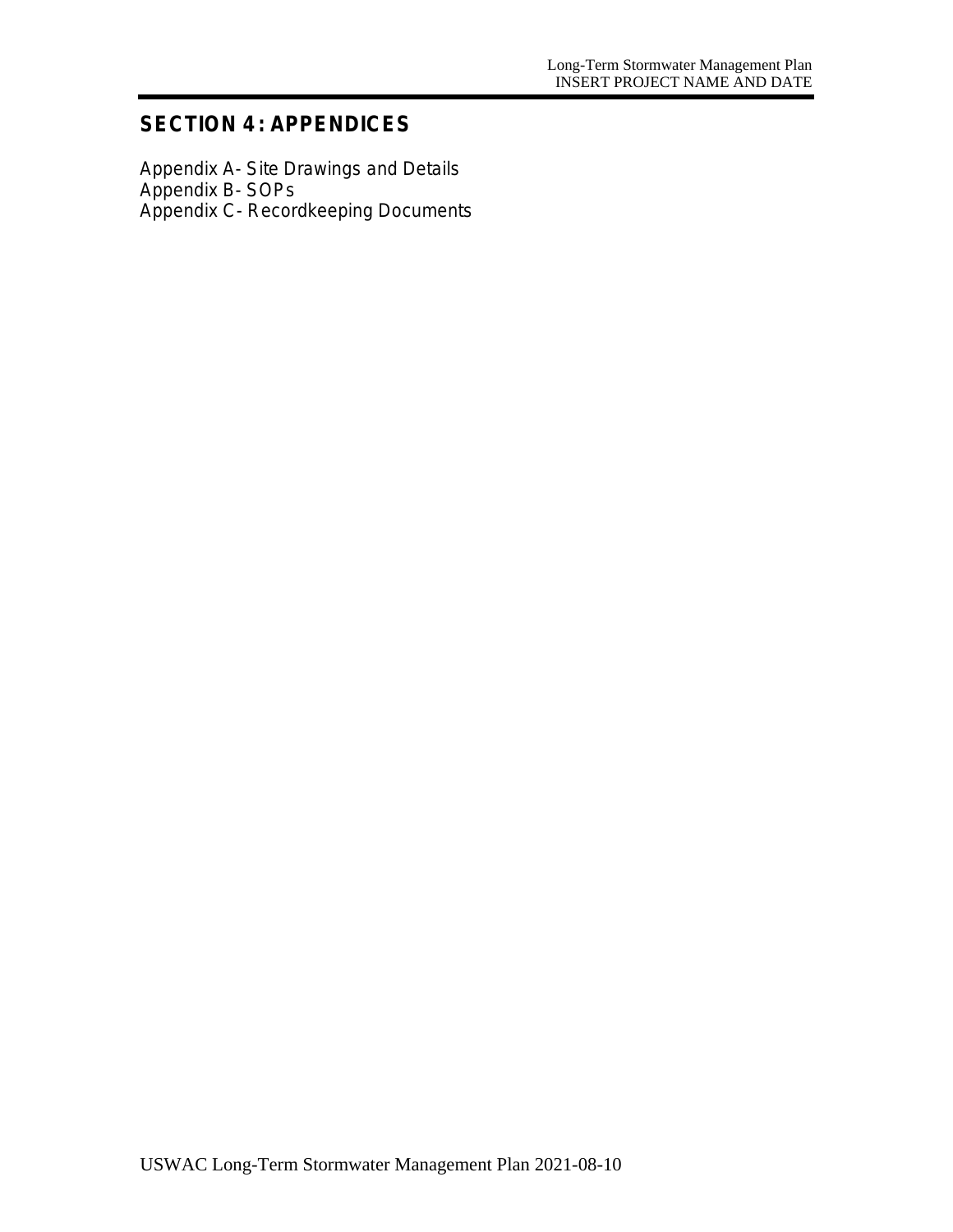# APPENDIX A – SITE DRAWINGS AND DETAILS

*[Insert Flood and Water Quality Control Pages of Site Drawings and Details following this page. Include, any specific notes or markers to assist with inspection and maintenance requirements.]*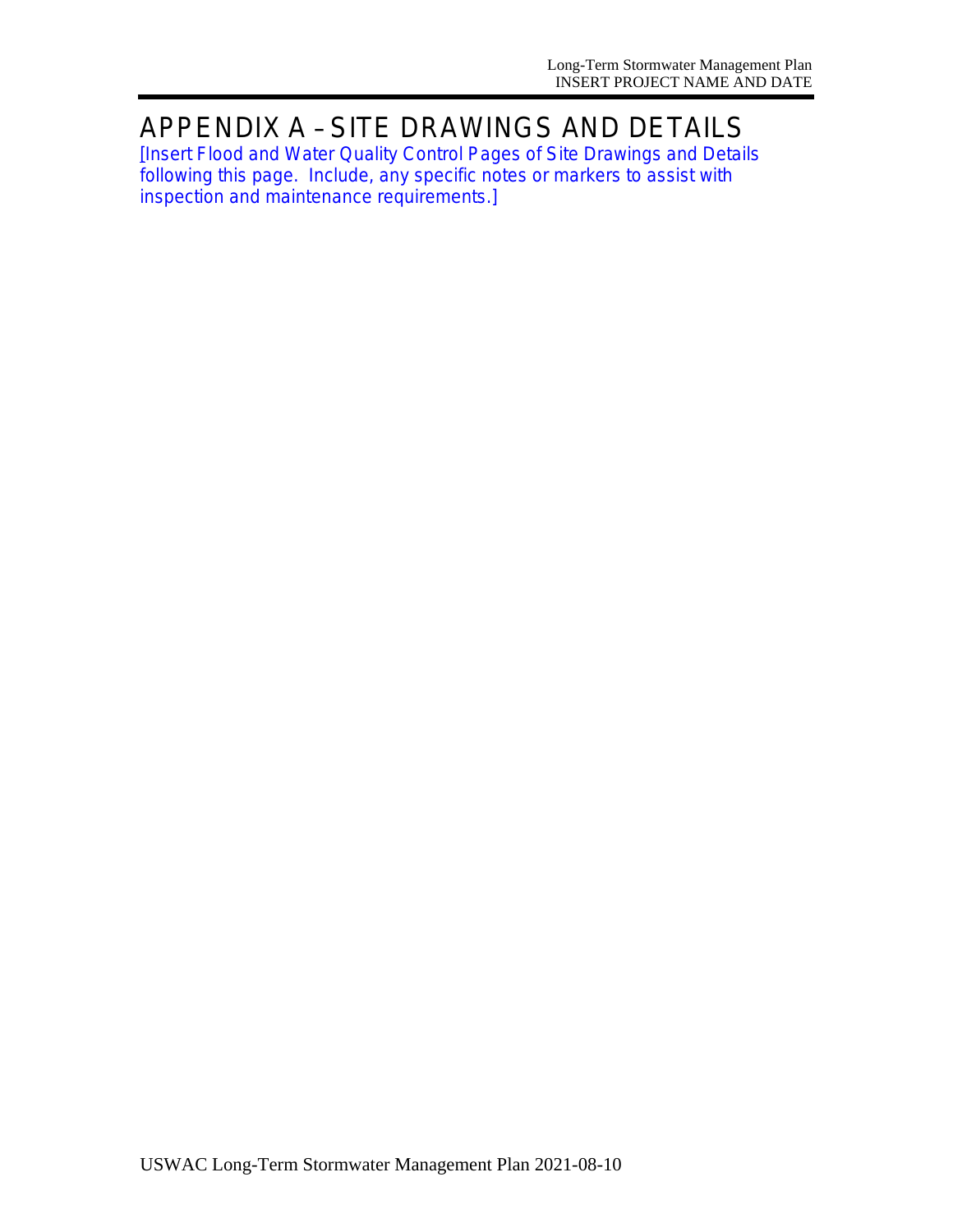# APPENDIX B – SOPs

*[Insert SOPs following the blue text]*

#### *Instruction for writing SOPs*

The purpose of the SOPs is provide site managers, staff maintenance personnel *and maintenance contractor*'*s adequate instruction necessary to maintain the property in an environmentally responsible manner.*

*Low Impact Development and 80th percentile infrastructure is not only new to many people, it will likely need regular maintenance to adequately provide longterm benefit. In addition, many of the LID and 80th percentile systems will likely include flood control infrastructure. Sufficient flood protection will depend on adequate maintenance for success.*

*The following are suggested SOPs templates for typical development. However, every site*'*s conditions and operations are usually unique in many ways. The property owner and design agent are expected to determine template applicability and modify the suggested text to the properties unique site infrastructure, its limitations and operations. Ultimately it is the property owners*  and design agents responsibility to ensure the SOPs are adequate for managing *their urban flood and water quality impacts.*

*The City also encourages the use of existing company SOPs modified and geared for this sites operations. The use of the suggested SOPs and equivalent caliber company SOPs can reduce review iterations.*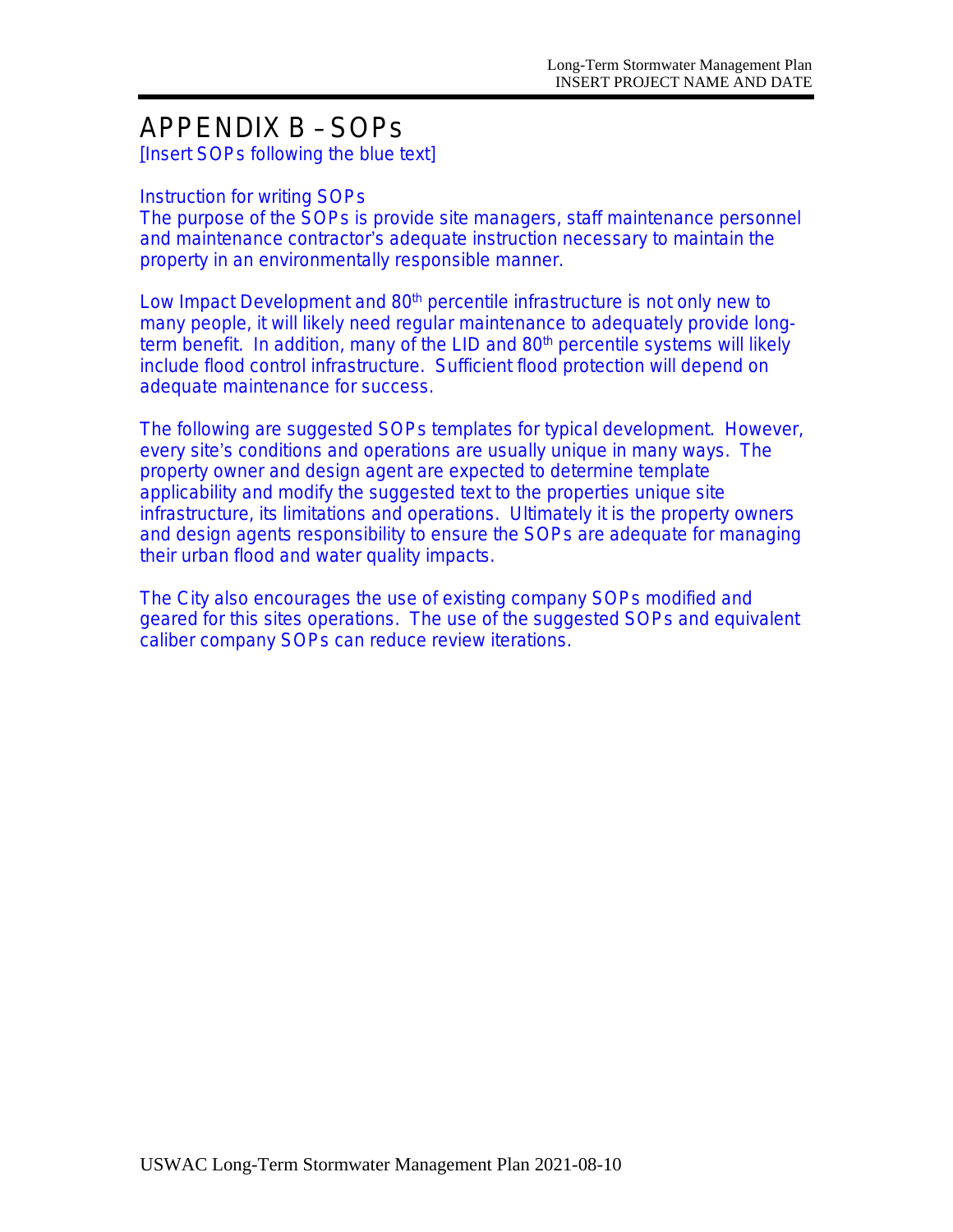## **Pavement Sweeping**

General:

These SOPs are not expected to cover all necessary procedure actions. Operators are allowed to adapt SOPs to unique site conditions in good judgment when it is necessary for safety, and the proper, and effective containment of pollutants. However, any changes of routine operations must be amended in these SOPs.

#### **1. Purpose:**

- a) One of the primary contaminates in the INSERT CRITICAL WATER BODIES is organic material.
- b) Any sediment, leaves, debris, spilt fluids or other waste that collects on our parking areas and sidewalks will fill in our landscaping swales, oil/sediment/trash traps and our underground infiltration system increasing our maintenance cost.

#### **2. Regular Procedure:**

- a) Remain aware of minor sediment/debris and hand sweep or remove material by other means as needed. Significant deposits will likely collect in autumn with leaf fall and early spring after winter thaw. Usually sweeping machinery is the best tool for this application.
- b) Regularly manage outside activities that spread fugitive debris on our pavements. This involves outside functions including but not limited to: Yard sales, yard storage, fund raisers, etc.
- c) Do not allow car wash fund raiser or other related activities. Detergents will damage water resources and washed pollutants will fill our storm drain system and drain into the ground which we are responsible.

#### **4. Disposal Procedure:**

- a) Dispose of hand collected material in dumpster
- b) Use licensed facilities when haul off is necessary

- a) Annually and at hire
- b) Inform staff and service contractors when incorrect SOP implementation is observed.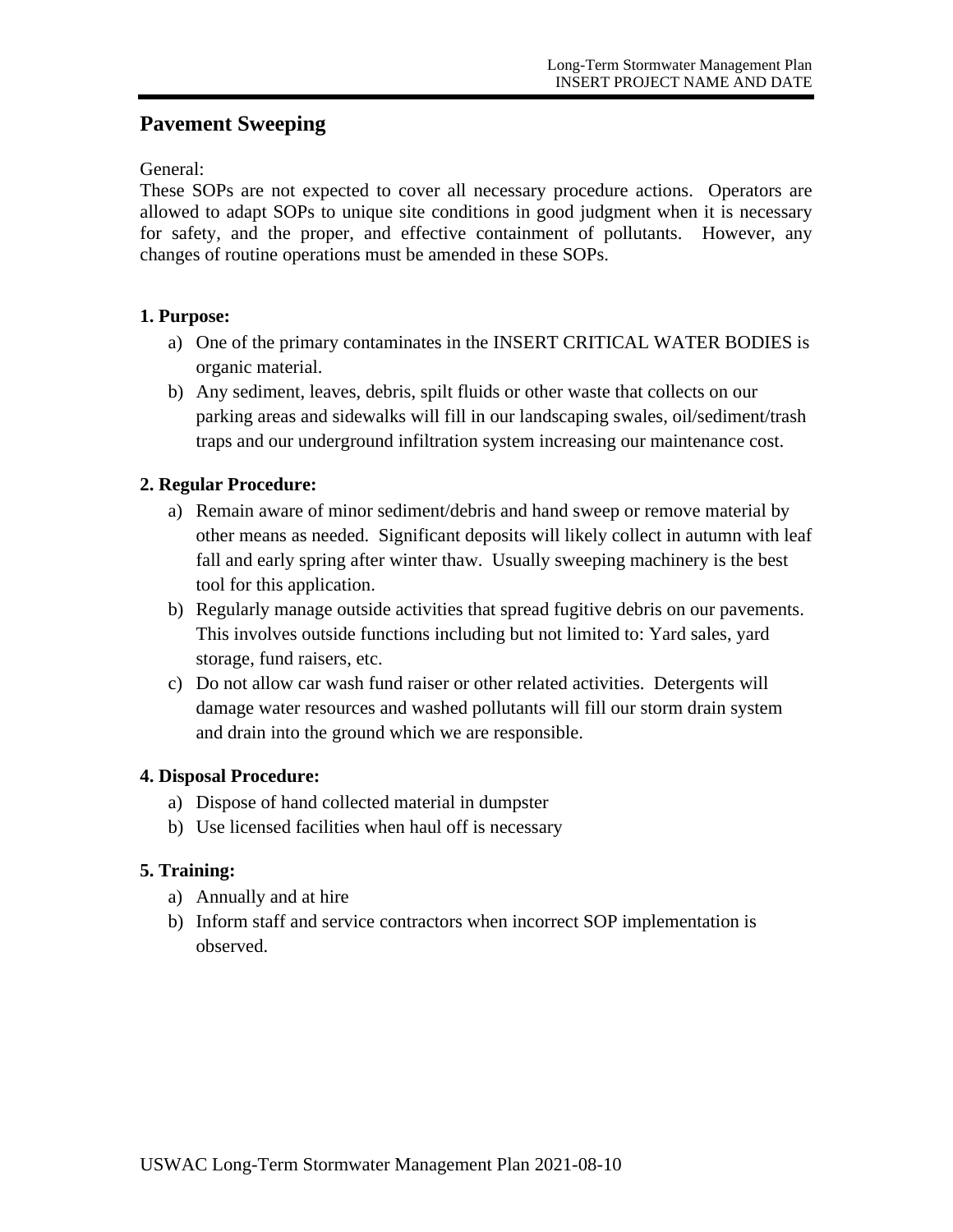## **Landscape Maintenance**

General:

This SOP is not expected to cover all necessary procedure actions. Operators are allowed to adapt SOPs to unique site conditions in good judgment when it is necessary for safety, and the proper, and effective containment of pollutants. However, any changes of routine operations must be amended in this SOP.

#### **1. Purpose:**

- a) One of the primary contaminates in the INSERT CRITICAL WATER BODIES is organic material.
- b) Grass clippings, sticks, branches, dirt, mulch, fertilizers, pesticides and other pollutants will fill our landscaping swales, sediment/trash traps and underground infiltration system requiring future dredging and cleaning increasing our maintenance cost. Removing these debris after they have washed to our flood and water quality system will in very expensive.

#### **2. Maintenance Procedure:**

- a) Maintain healthy vegetation root systems. Healthy root systems will help improve permeable soils maintaining more desirable infiltration rates of our landscape areas receiving runoff from our pavements.
- b) Grooming
	- Lawn Mowing Immediately following operation sweep or blow clippings onto vegetated ground.
	- Fertilizer Operation Prevent overspray. Sweep or blow granular fertilizer onto vegetated ground immediately following operation.
	- Herbicide Operation Prevent overspray. Sweep or blow granular herbicide onto vegetated ground immediately following operation.
- c) Remove or contain all erodible or loose material prior forecast wind and precipitation events, before any non-stormwater will pass through the property and at end of work period. Light weight debris and landscape materials can require immediately attention when wind or rain is expected.
- d) Landscape project materials and waste can usually be contained or controlled by operational best management practices.
	- Operational; including but not limited to:
		- $\triangleright$  Strategic staging of materials eliminating exposure, such as not staging on pavement
		- $\triangleright$  Avoiding multiple day staging of landscaping backfill and spoil on pavements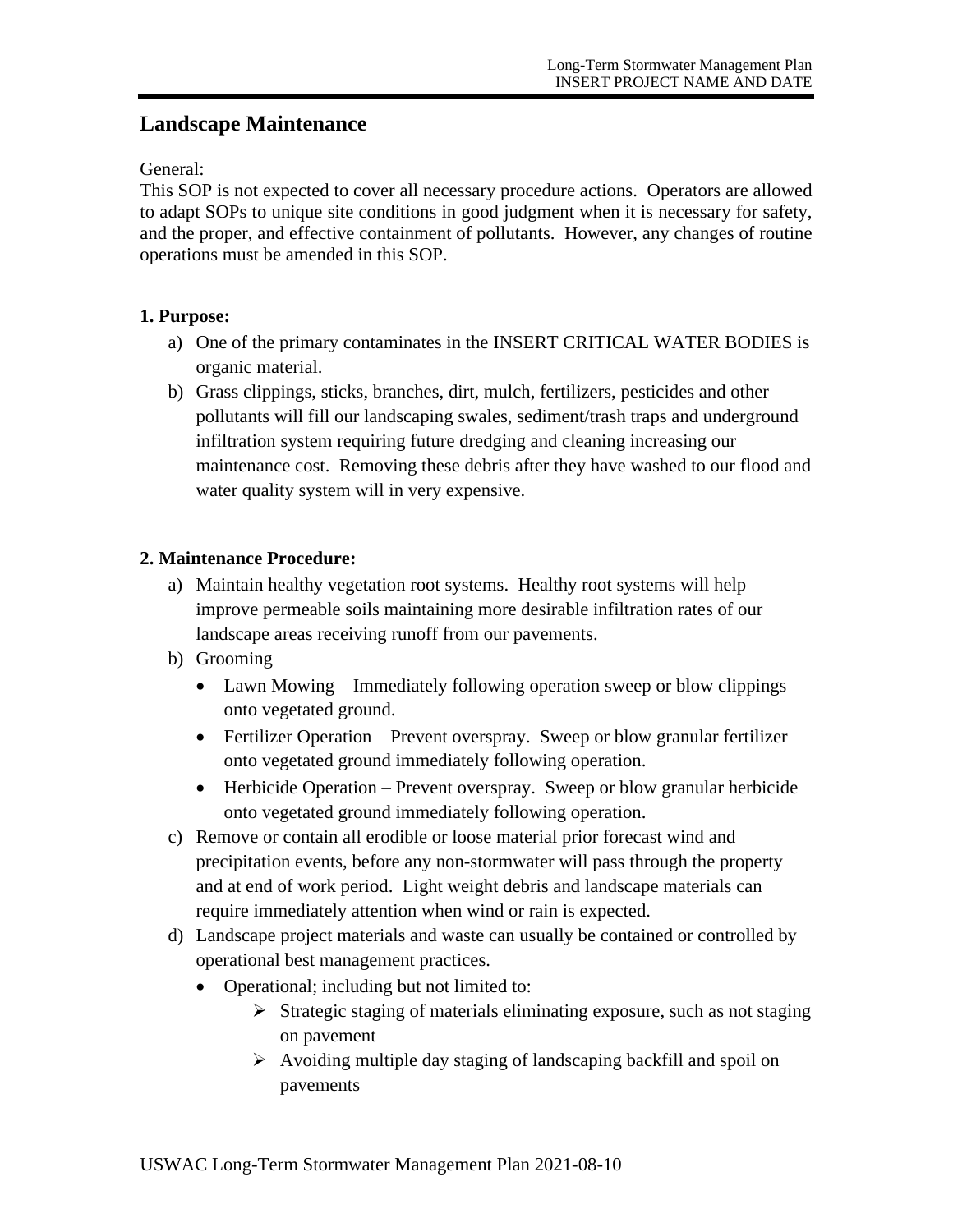- $\triangleright$  Haul off spoil as generated and daily
- $\triangleright$  Scheduling work when weather forecast are clear.
- e) Cleanup:
	- Use dry cleanup methods, e.g. square nose shovel and broom. Conditions are usually sufficient when no more material can be swept onto the square nosed shovel.
	- Power blowing tools

#### **3. Waste Disposal:**

a) Dispose of waste according to General Waste Management SOP, unless superseded by specific SOPs for the operation.

#### **4. Equipment:**

a) Tools sufficient for proper containment of pollutants and removal.

- a) Annually and at hire
- b) Inform staff and service contractors when incorrect SOP implementation is observed.
- c) Landscape Service Contractors must use equal or better SOPs.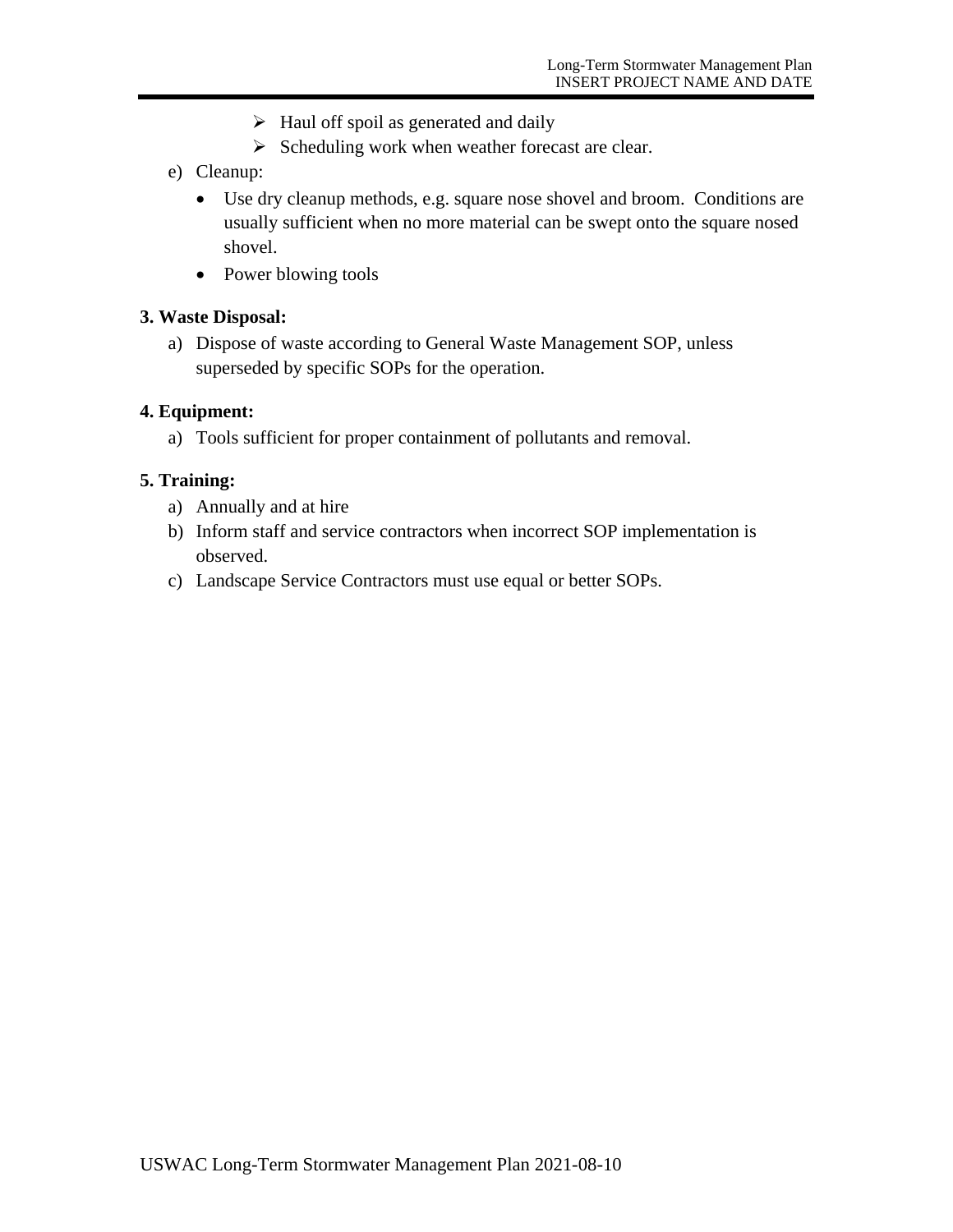## **Waste Management**

General:

This SOP is not expected to cover all necessary procedure actions. Operators are allowed to adapt SOPs to unique site conditions in good judgment when it is necessary for safety, and the proper, and effective containment of pollutants. However, any changes of routine operations must be amended in this SOP.

#### **1. Purpose:**

- a) Trash can easily blow out of our dumpster and trash receptacles.
- b) Liquids can leak from our dumpster polluting waterways, subsurface soils, stain our pavement and cause smell.

#### **2. Procedure:**

- a) Remain aware of the lids and keep them closed.
- b) Remain aware of leaking and fix. Minimize allowing disposal of liquids in our receptacles and dumpster. Also liquids can leak from the waste haul trucks.
- c) Beware of dumpster capacity. Solve capacity issues. Leaving bags outside of dumpster is not acceptable.

#### **3. Waste Disposal Restrictions for all waste Scheduled for the INSERT LOCAL LANDFILL FACILITY:**

- a) Generally most waste generated at this property, and waste from spill and clean up operations can be disposed in our dumpsters under the conditions listed in this SOP. Unless specific disposal requirements are identified by the product SDS or otherwise specified in other SOPs.
- b) Know the facility disposal requirements and restrictions. It should not be assumed that all waste disposed in collection devices will be disposed at the INSERT LOCAL LANDFILL FACILITY.
- c) Review INSERT LOCAL LANDFILL FACILITY regulations for additional restrictions and understand what waste is prohibited in the INSERT LOCAL LANDFILL FACILITY. Ensure the SDS and INSERT LOCAL LANDFILL FACILITY regulations are not contradictory.

#### Generally the waste prohibited by the INSERT LOCAL LANDFILL FACILITY is*: [it is suggested to provide local landfill requirements to assist private development applicants]*

- $\triangleright$  List local prohibitions: ...
	- $\bullet$
	- $\bullet$
	- $\bullet$
	- $\bullet$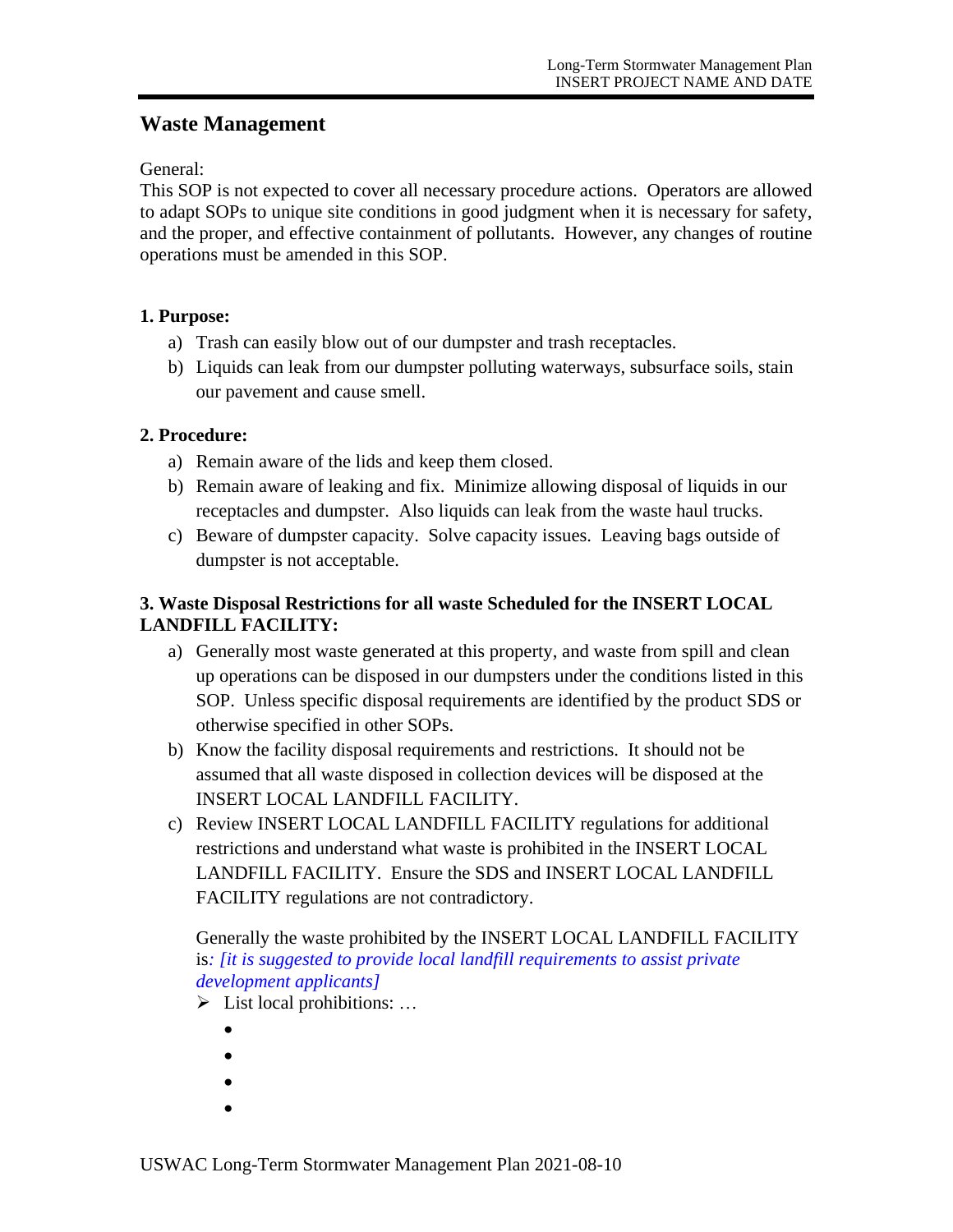- $\bullet$
- $\bullet$
- $\bullet$

(provide local landfill facility contacts*).*

- a) Annually and at hire
- b) Inform staff and service contractors when incorrect SOP implementation is observed.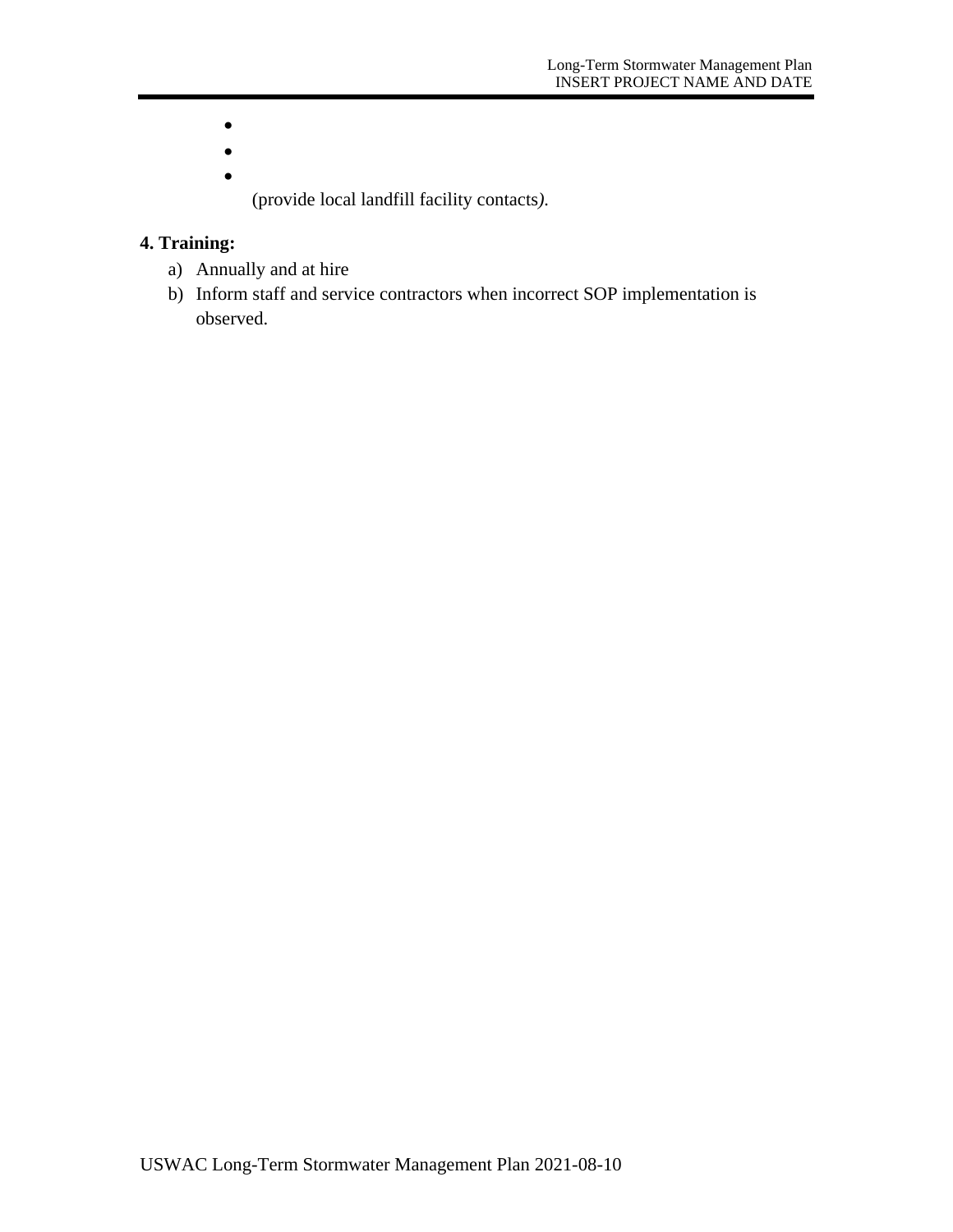## **Flood and Water Quality System**

#### General:

These SOPs are not expected to cover all necessary procedure actions. Operators are allowed to adapt SOPs to unique site conditions in good judgment when it is necessary for safety, and the proper, and effective containment of pollutants. However, any changes of routine operations must be amended in these SOPs.

#### **1. Purpose:**

- a) Our storm drain system will collect anything we leave in the way of runoff which will fill our oil/sediment/trash traps and underground infiltration system increasing maintenance cost.
- b) Any liquids or dissolved pollutants can increase the risk for contaminating groundwater for which we are responsible.
- c) During very intense storm events pollutants in excess runoff can by-pass our system increasing risk of contaminating groundwater and the INSERT CRITICAL WATER BODIES.

#### **2. Inspections:**

- a) Inspect oil/sediment/trash trap. Remove any floating trash at each inspection interval with rake or other means. Remove sediments accumulations when 2" and more. Removed oil accumulations with the heavy sediment unless oil amounts are excessive. Oil can also be removed with absorbent materials but sediments will require vacuum operated machinery.
- b) Inspect oil/sediment/trash trap for mosquito larvae. Contact the INSERT LOCAL MOSQUITO ABATMENT DISTRICT when necessary.
- c) Inspect underground infiltration system for water. Water should not remain for more than 48 hours. Contact an engineer or equal industry with adequate knowledge when water is not draining.
- d) Inspect underground infiltration system for sediment accumulations. Remove sediment and debris accumulation when volume capacities drop below 90%. Removal will require hydro-vacuum machinery.
- e) Inspect for sediment accumulations in above ground detention and retention infrastructure. Remove sediment and debris accumulation when volume capacities drop below 90%.
- f) Inspect low impact flood control swale and landscape area infrastructure for sediment accumulation. Remove sediment accumulation when volume capacities drop below 90%.
- g) Inspect low impact flood control swale and landscape area for adequate drainage and vegetation coverage. Poor drainage can be improved by maintaining healthy plant root systems.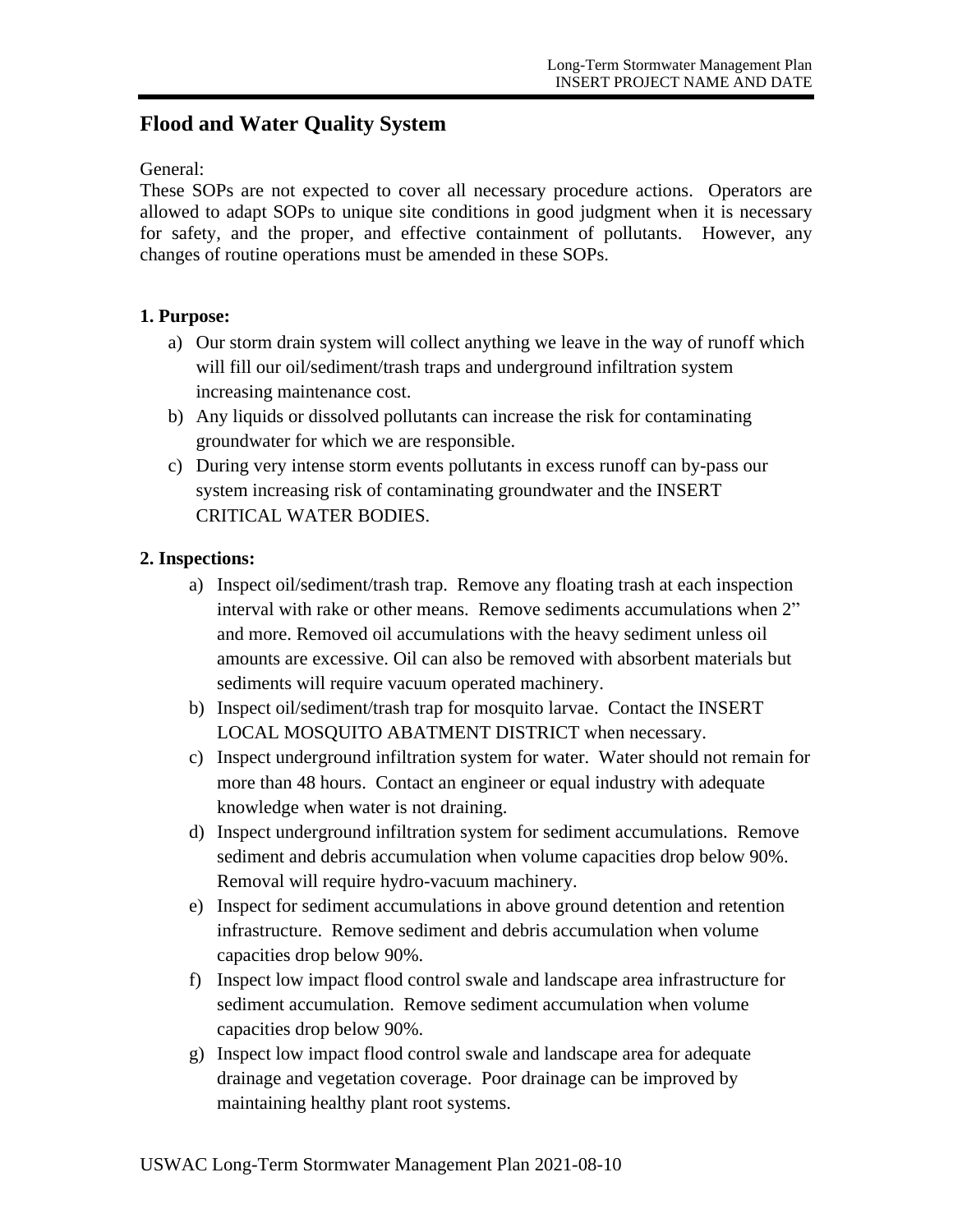h) Regularly remove trash and debris from above ground detention/retention and low impact flood control swale and landscape infrastructure. Remove accumulations with regular grooming operations.

#### **2. Disposal Procedure:**

- a) Remove and dispose sediment and debris at licensed facilities. Also dry waste can be disposed in your dumpster as permitted by the INSERT LOCAL LANDFILL FACILITY.
- b) Disposal of hazardous waste
	- 1. Dispose of hazardous waste at regulated disposal facilities. Follow SDS Sheets. Also see Waste Management and Spill Control SOP

- a) Annually and at hire
- b) Inform staff and service contractors when incorrect SOP implementation is observed.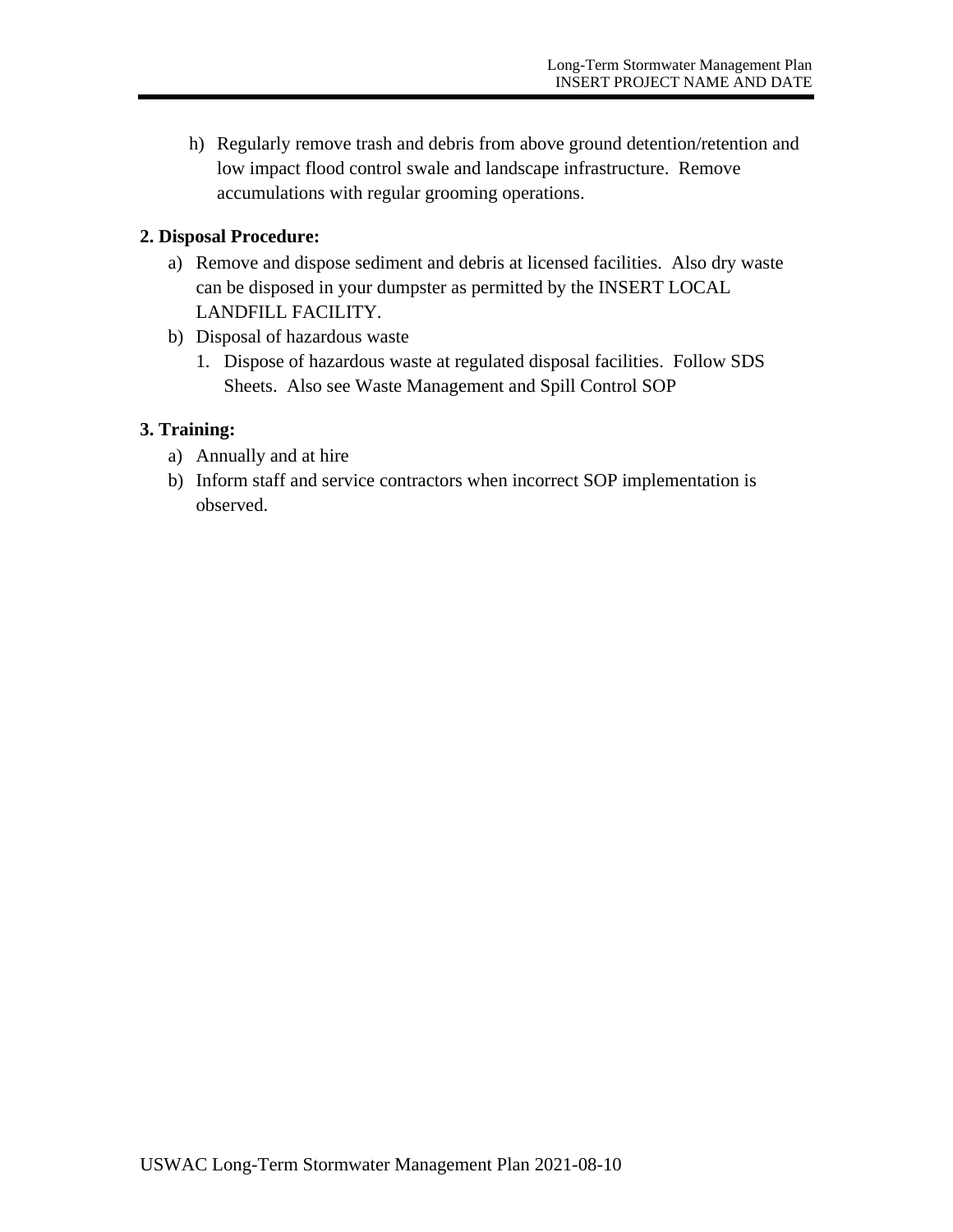## **Pavement Washing**

General:

These SOPs are not expected to cover all necessary procedure actions. Operators are allowed to adapt SOPs to unique site conditions in good judgment when it is necessary for safety, and the proper, and effective containment of pollutants. However, any changes of routine operations must be amended in these SOPs.

#### **1. Purpose:**

- a) Pavement washing involving detergents can potentially contaminate groundwater with phosphates and with whatever we are washing.
- b) Pavement washing can fill our low impact flood control swale and landscape area, oil/sediment/trash traps and infiltration system with detergents, including sediment and debris increasing our maintenance cost.

#### **2. Procedure:**

- a) Prevent waste fluids and any detergents if used from entering storm drain system. The following methods are acceptable for this operation.
	- Dam the inlet using a boom material that seals itself to the pavement and pick up the wastewater with shop-vacuum or absorbent materials.
	- Collect wastewater with shop-vacuum simultaneous with the washing operation.
	- Collect wastewater with vacuum truck or trailer simultaneous with the washing operation.
- b) This procedure must not used to clean the initial spills. First apply the Spill Containment and cleanup SOP following by pavement washing when desired or necessary.

#### **3. Disposal Procedure:**

- a) Small volumes of diluted washing waste can usually be drained to the local sanitary sewer. Contact the INSERT NAME OF LOCAL SEWER DISTRICT.
- b) Large volumes must be disposed at regulated facilities.

#### **4. Pavement Cleaning Frequency:**

a) There is no regular pavement washing regimen. Pavement washing is determined by conditions that warrant it, including but not limited to: prevention of slick or other hazardous conditions or restore acceptable appearance of pavements.

#### **5. Training:**

a) Annually and at hire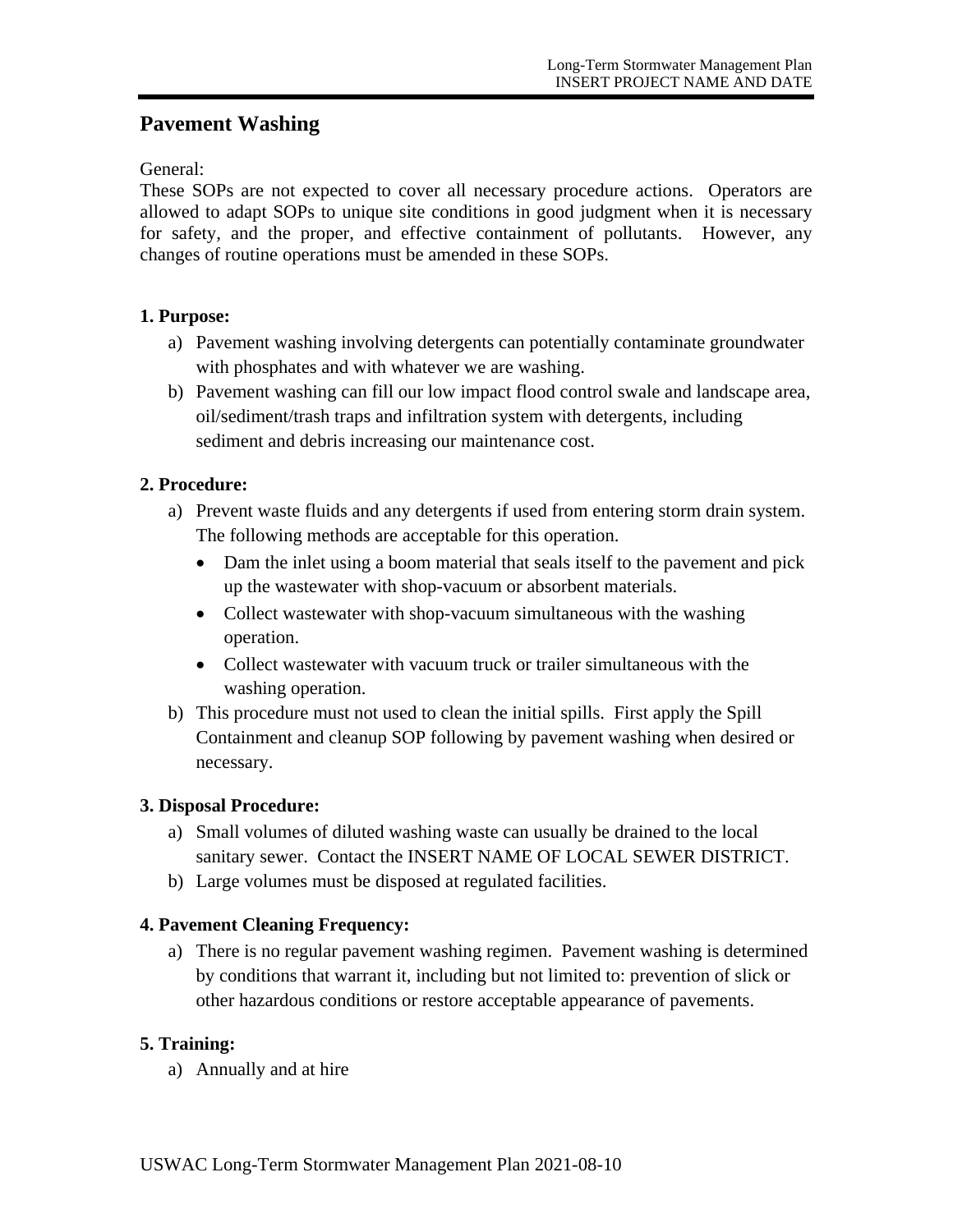b) Inform staff and service contractors when incorrect SOP implementation is observed.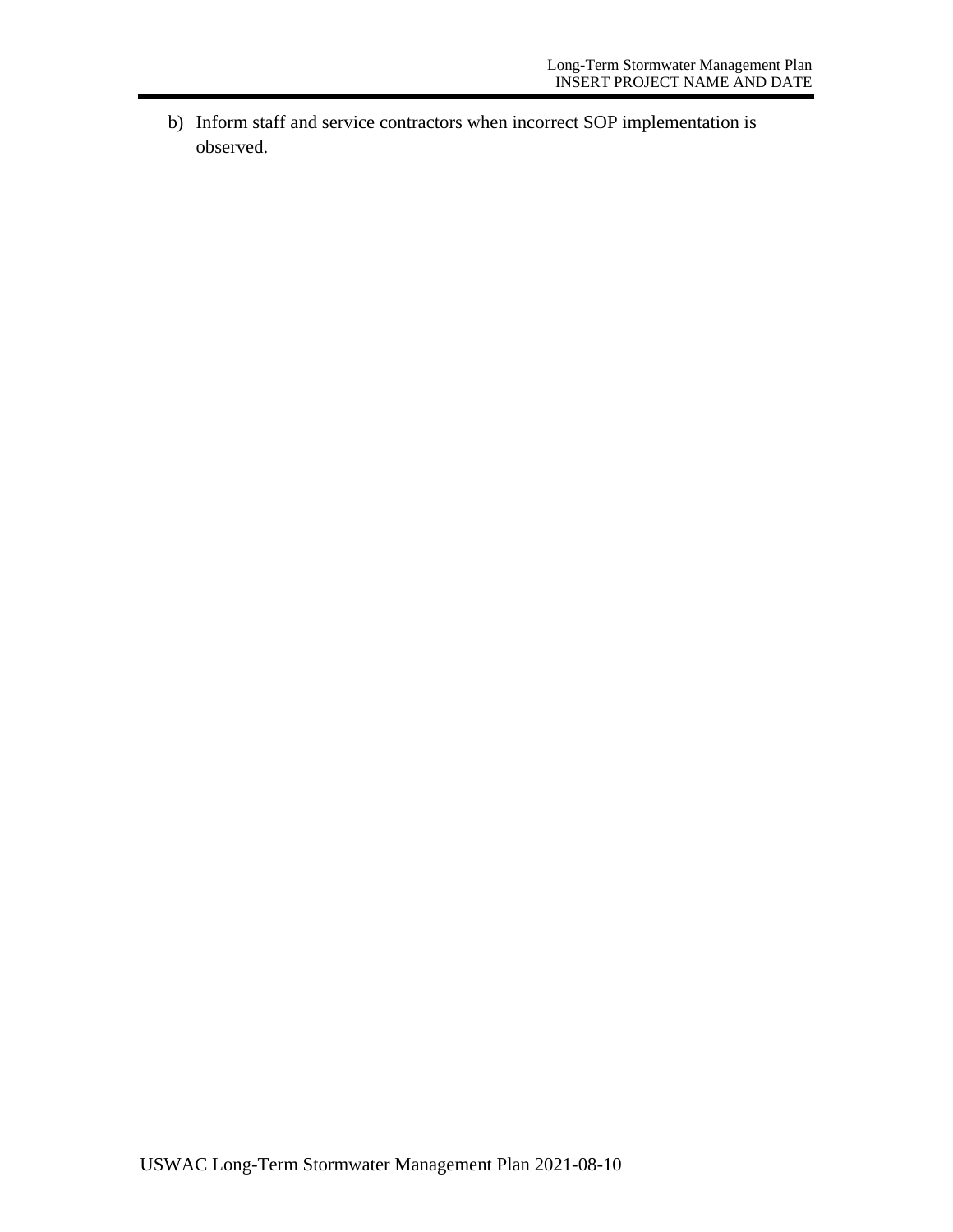## **Snow and Ice Removal Management**

#### General:

This SOP is not expected to cover all necessary procedure actions. Operators are allowed to adapt SOPs to unique site conditions in good judgment when it is necessary for safety, and the proper, and effective containment of pollutants. However, any changes of routine operations must be amended in this SOP.

#### **1. Purpose:**

- a) Salt and other ice management chemicals if improperly managed will unnecessarily increase our salt impact to our own vegetation and local water resources.
- b) We need to maintain healthy root systems to help maintain optimum infiltration rates.

#### **2. De-Icing Procedure:**

- a) Do not store or allow salt or equivalent to be stored on outside paved surfaces.
- b) Minimize salt use by varying salt amounts relative to hazard potential.
- c) Sweep excessive piles left by the spreader.
- d) Watch forecast and adjust salt amounts when warm ups are expected the same day.

- a) Annually and at hire.
- b) Require snow and ice service contractors to follow the stronger this SOP and their company SOPs.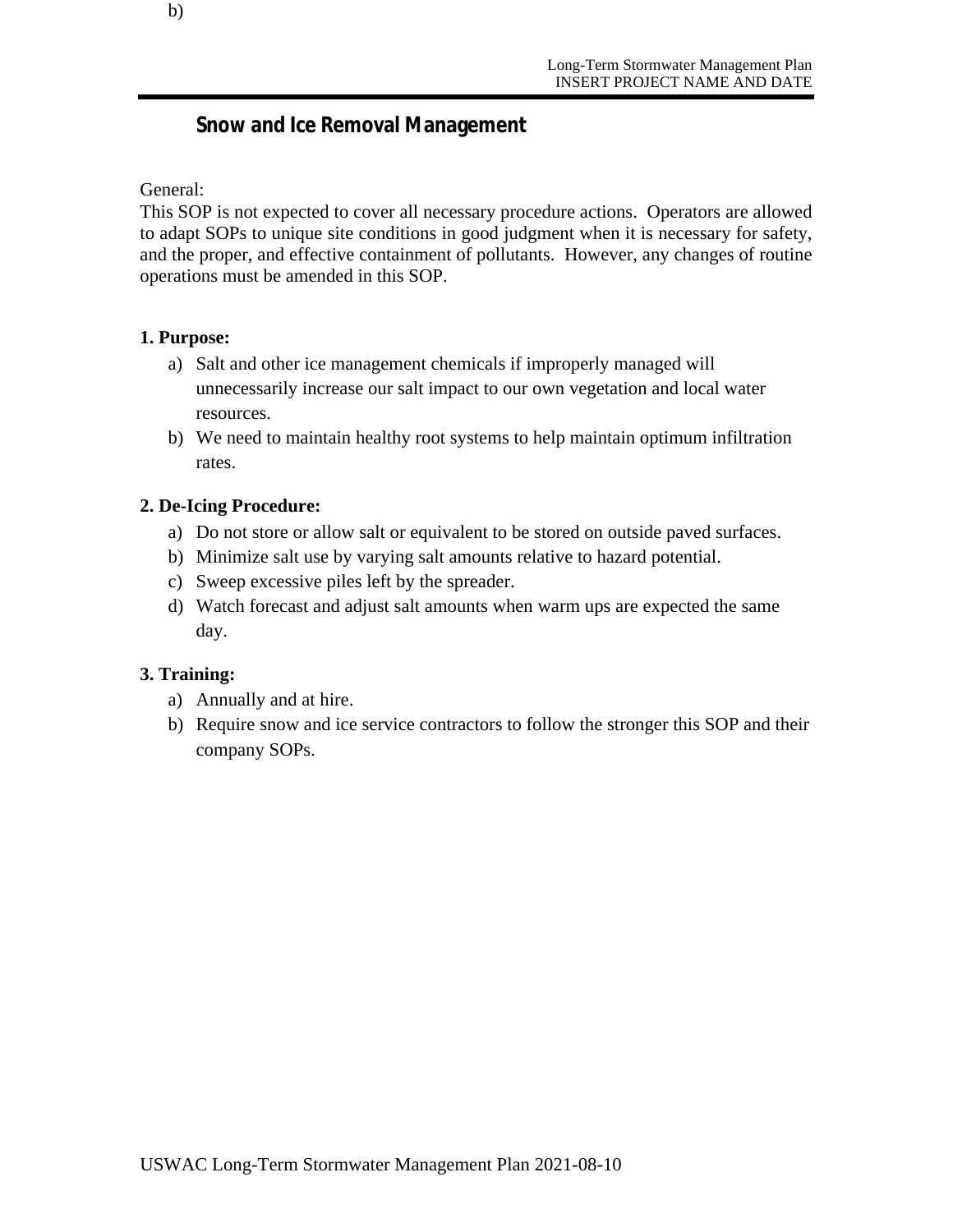### **General Construction Maintenance**

#### General:

This SOP is not expected to cover all necessary procedure actions. Operators are allowed to adapt SOPs to unique site conditions in good judgment when it is necessary for safety, and the proper, and effective containment of pollutants. However, any changes of routine operations must be amended in this SOP.

#### **1. Purpose:**

a) Any sediment, debris, or construction waste will fill in our landscaping swales, sediment/trash traps and our underground infiltration system increasing our maintenance cost.

#### **2. Construction Procedure:**

- a) Remove or contain all erodible or loose material prior forecast wind and precipitation events or before non-stormwater will pass through the project site. For light weight debris maintenance can require immediately attention for wind and runoff events. Many times daily maintenance is necessary or as needed per random, precipitation or non-stormwater events.
- b) Project materials and waste can be contained or controlled by operational or structural best management practices.
	- Operational; including but not limited to:
		- $\triangleright$  Strategic staging of materials eliminating exposure, such as not staging on pavement
		- $\triangleright$  Avoiding multiple day staging of backfill and spoil
		- $\triangleright$  Haul off spoil as generated or daily
		- $\triangleright$  Schedule work during clear forecast
	- Structural; including but not limited to:
		- $\triangleright$  Inlet protection, e.g. wattles, filter fabric, drop inlet bags, boards, planks
		- $\triangleright$  Gutter dams, e.g. wattles, sandbags, dirt dams
		- $\triangleright$  Boundary containment, e.g. wattles, silt fence
		- $\triangleright$  Dust control, e.g. water hose,
		- $\triangleright$  Waste control, e.g. construction solid or liquid waste containment, dumpster, receptacles
- c) Inspection often to insure the structural best management practices are in good operating condition and at least prior to the workday end. Promptly repair damaged best management practices achieving effective containment.
- d) Cleanup:
	- Use dry cleanup methods, e.g. square nose shovel and broom.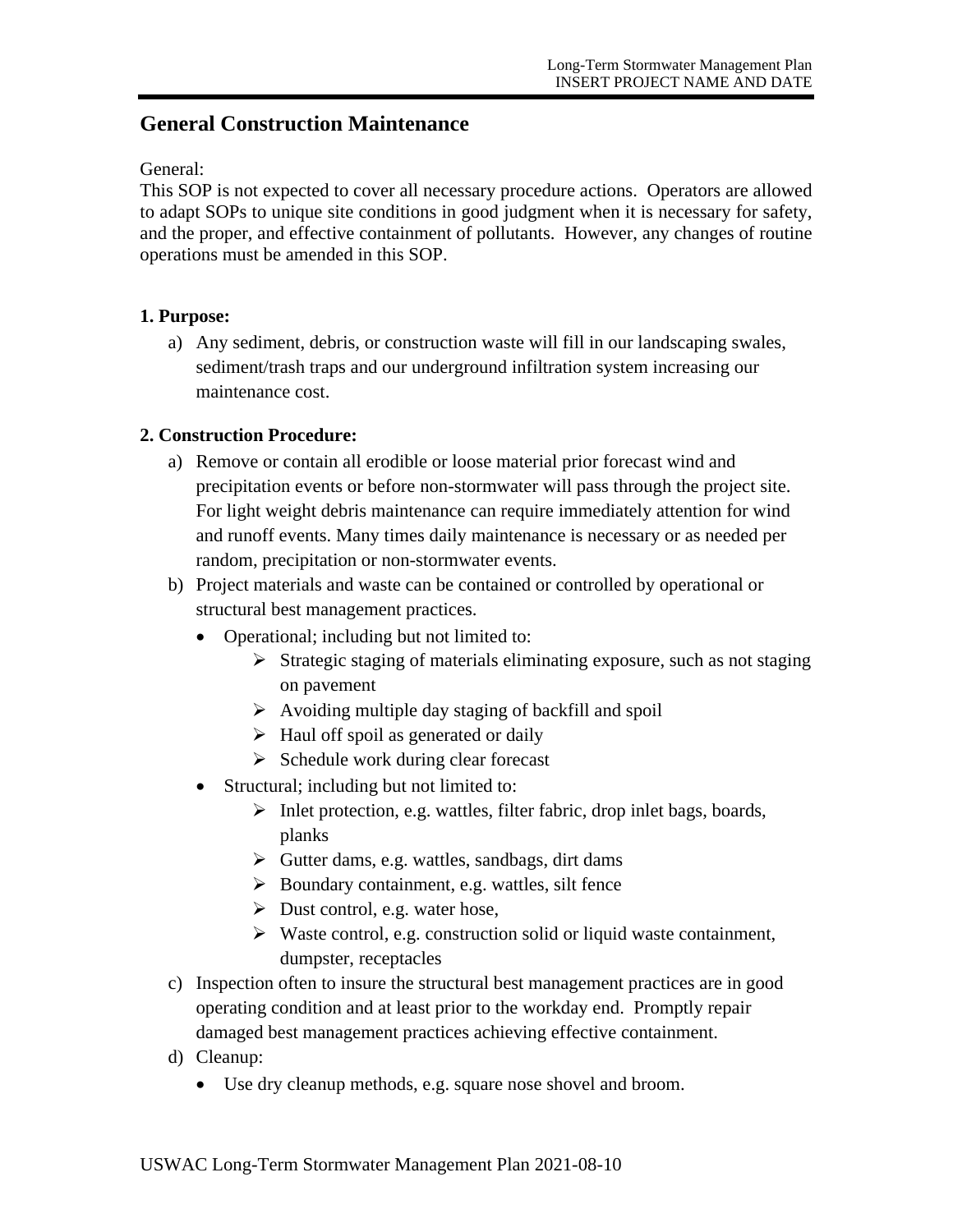- Wet methods are allowed if wastewater is prevented from entering the stormwater system, e.g. wet/dry vacuum, disposal to our landscaped areas.
- e) Cleanup Standard:
	- When a broom and a square nosed shovel cannot pick any appreciable amount of material.

#### **3. Waste Disposal:**

- a) Dispose of waste according to General Waste Management SOP, unless superseded by specific SOPs for the operation.
- b) Never discharge waste material to storm drains

#### **4. Equipment:**

- a) Tools sufficient for proper containment of pollutants and cleanup.
- b) Push broom and square blade shovel should be a minimum.

- c) Annually and at hire.
- d) Require snow and ice service contractors to follow the stronger this SOP and their company SOPs.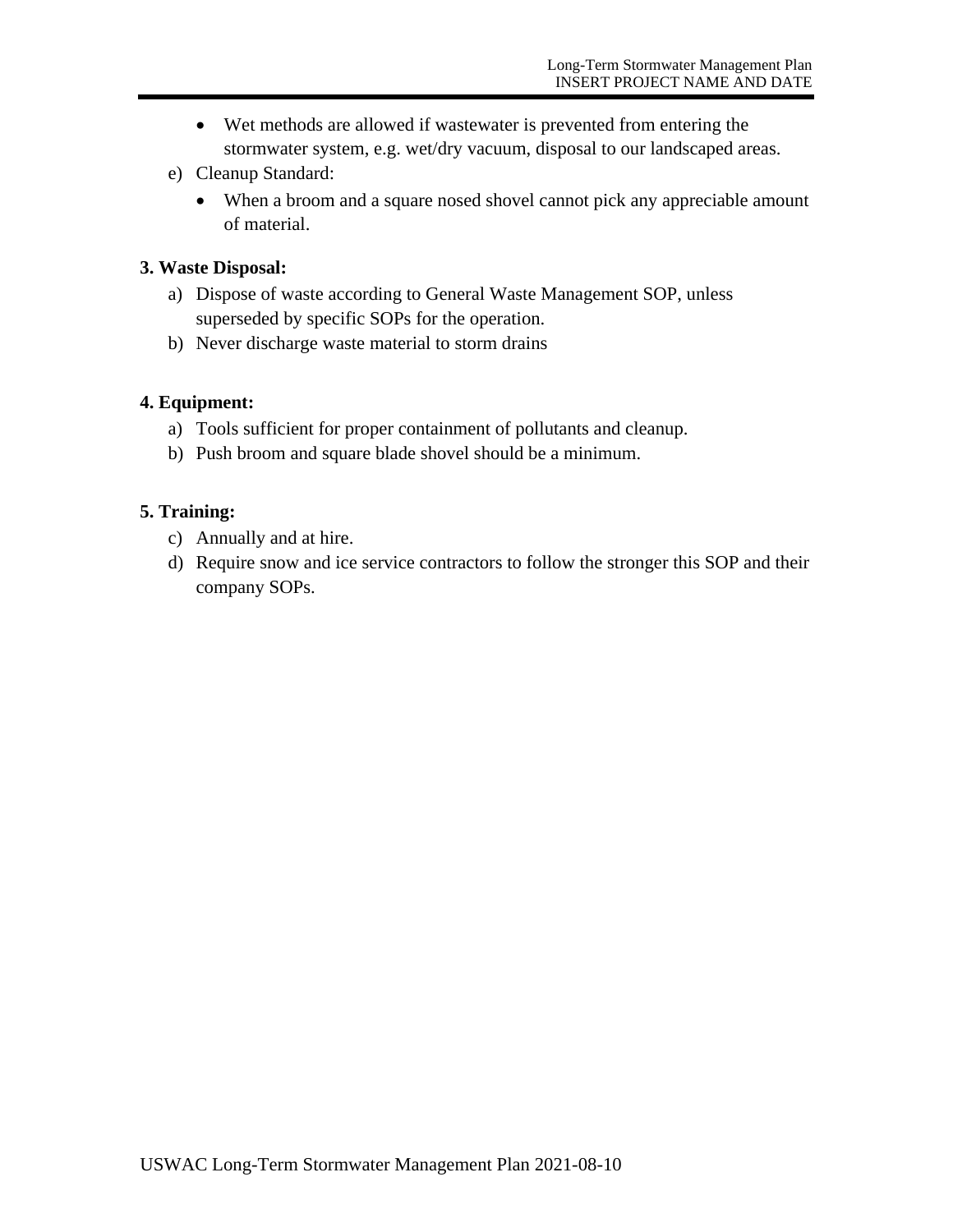## **Spill Control**

General:

This SOP is not expected to cover all necessary procedure actions. Operators are allowed to adapt SOPs to unique site conditions in good judgment when it is necessary for safety, and the proper, and effective containment of pollutants. However, any changes of routine operations must be amended in this SOP.

### **1. Purpose:**

- a) Spilt liquids and solids will reach our low impact flood control landscaping areas, oil/sediment/trash traps and infiltration system potentially contaminating groundwater which we are responsible.
- b) It is vital we contain all spills on the surface. Spills reaching our underground flood control storage system can result in expensive spill mitigation, including potential tear out and replacement.

## **2. Containment Procedure:**

- a) Priority is to dam and contain flowing spills.
- b) Use spill kits booms if available or any material available to stop flowing liquids; including but not limited to, nearby sand, dirt, landscaping materials, etc.
- c) Hazardous or unknown waste material spills
	- 1. Critical Emergency constitutes large quantities of flowing uncontained liquid that people at risk or reach storm drain systems. Generally burst or tipped tanks and containment is still critical. Call HAZMAT, DWQ, INSERT LOCAL HEALTH DEPARTMENT, City.

Also report spills to DWQ of quantities of 25 gallons and more and when the spill of lesser quantity causes a sheen on downstream water bodies

- 2. Minor Emergency constitutes a spill that is no longer flowing but has reached a storm drain and adequate cleanup is still critical. Call SLVHD, City
- 3. Spills that are contained on the surface, typically do not meet the criteria for Critical and Minor Emergencies and may be managed by the responsible implementation of this SOP.
- 4. Contact Numbers: HAZMAT - 911 DWQ – 801-231-1769, 801-536-4123, 801-536-4300 INSERT LOCAL HEALTH DEPARTMENT AND # – XXX-XXX-XXXX City – INSERT CITY #

## **3. Cleanup Procedure:**

a) NEVER WASH SPILLS TO THE STORM DRAIN SYSTEMS.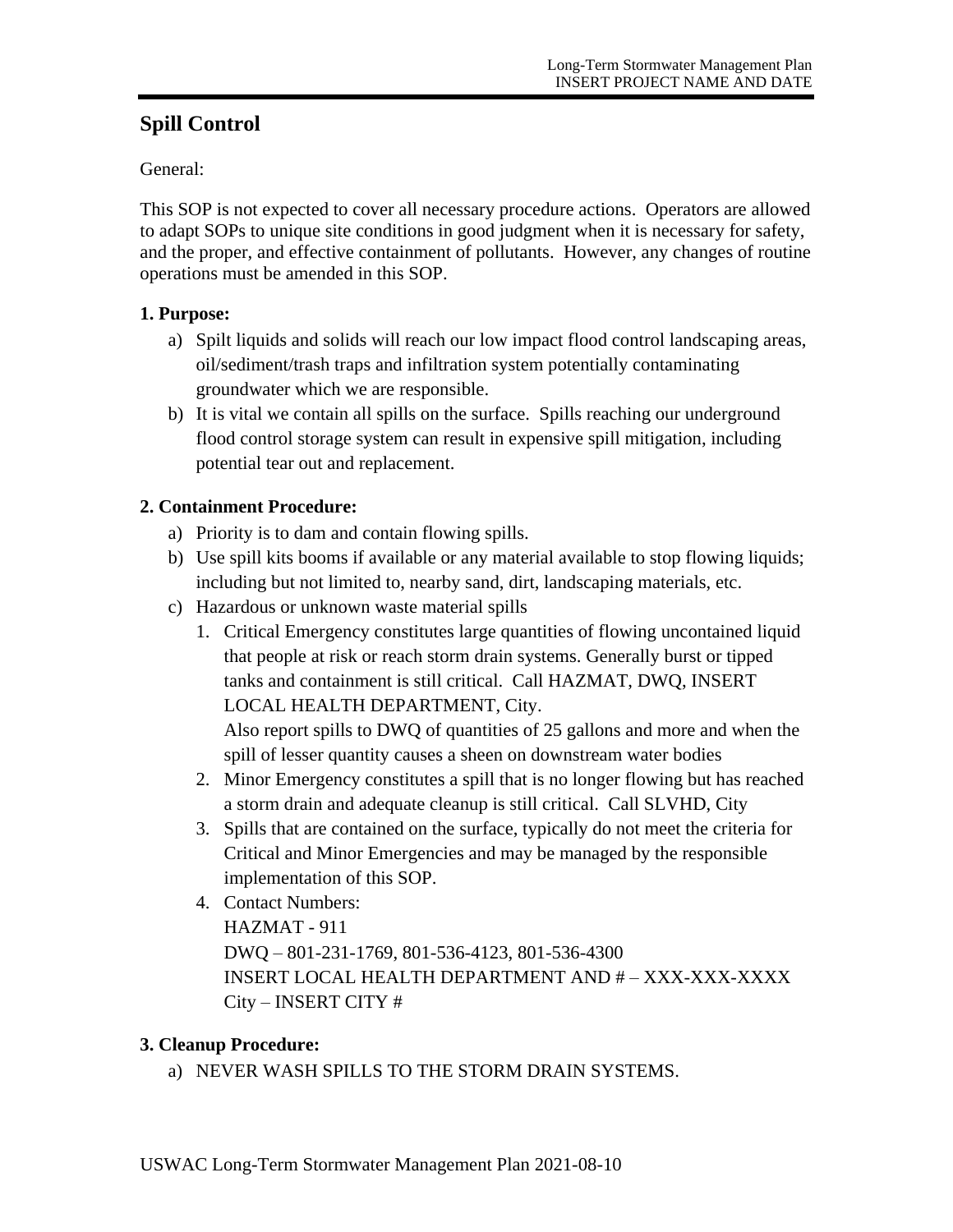- b) Clean per SDS requirements but generally most spills can be cleaned up according to the following:
	- Absorb liquid spills with spill kit absorbent material, sand or dirt until liquid is sufficiently converted to solid material.
	- Remove immediately using dry cleanup methods, e.g. broom and shovel, or vacuum operations.
	- Cleanup with water and detergents may also be necessary depending on the spilled material. However, the waste from this operation must be vacuumed or effectively picked up by dry methods or vacuum machinery. See Pavement Washing SOP.
	- Repeat process when residue material remains.

### **4. DISPOSAL:**

- a) Follow SDS requirements but usually most spills can be disposed per the following b. & c.
- b) Generally most spills absorbed into solid forms can be disposed to the dumpster and receptacles. Follow Waste Management SOP.
- c) Generally liquid waste from surface cleansing processes may be disposed to the sanitary sewer system after the following conditions have been met:
	- Dry cleanup methods have been used to remove the bulk of the spill and disposed per the Waste Management SOP.
	- The liquid waste amounts are small and diluted with water. This is intended for spill cleanup waste only and never for the disposal of unused or spent liquids.

#### **5. Documentation:**

a) Document all spills in Appendix C.

#### **6. SDS sheets:**

a) SDS Manual is filed in break room.

#### **7. Materials:**

a) Generally sand or dirt will work for most cleanup operations and for containment. However, it is the responsibility of the owner to select the absorbent materials and cleanup methods required by the SDS Manuals for chemicals used by the company.

- a) Annually and at hire.
- b) Require snow and ice service contractors to follow the stronger this SOP and their company SOPs.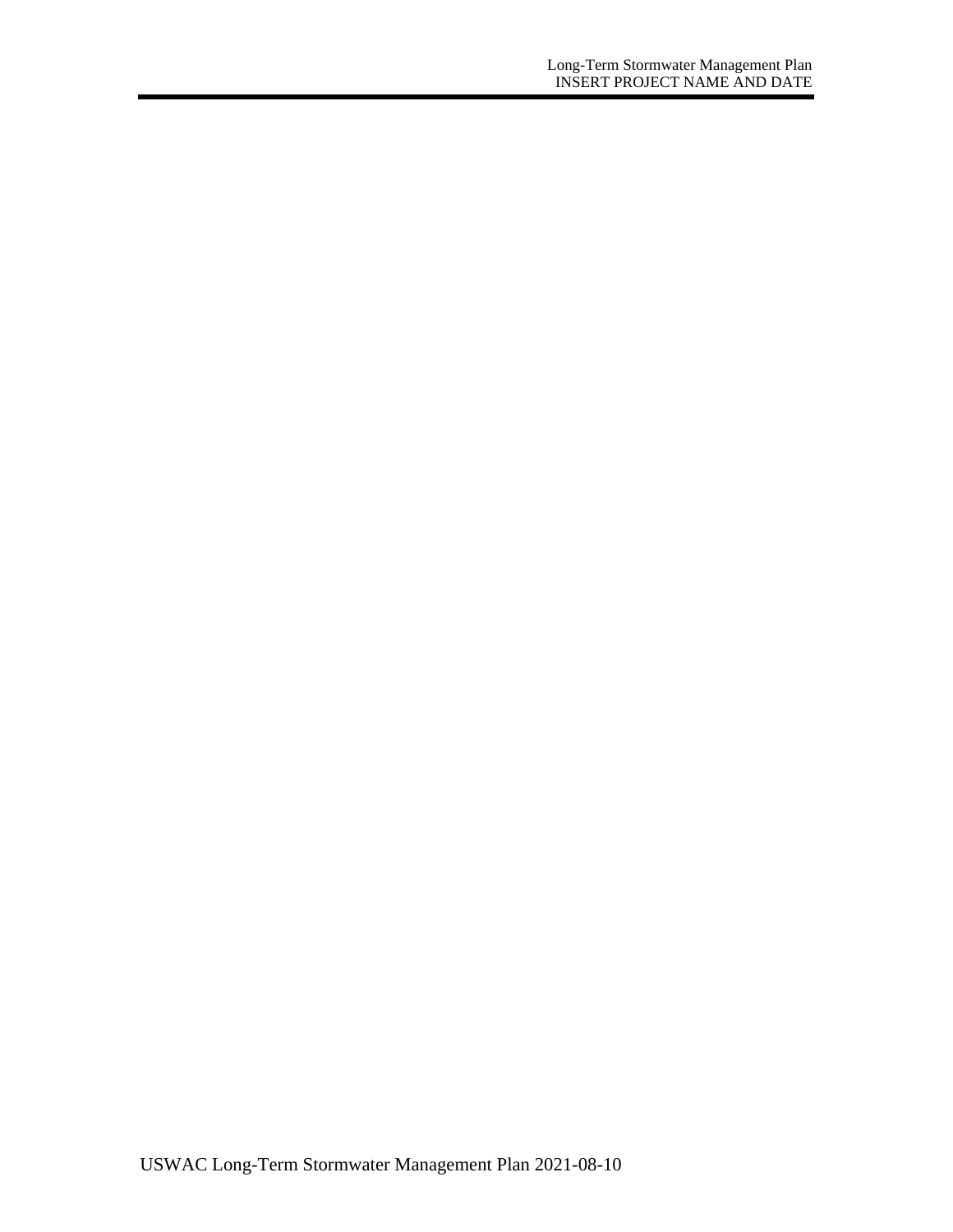# APPENDIX C – PLAN RECORDKEEPING DOCUMENTS

[*Insert* PLAN *Recordkeeping forms following this page*]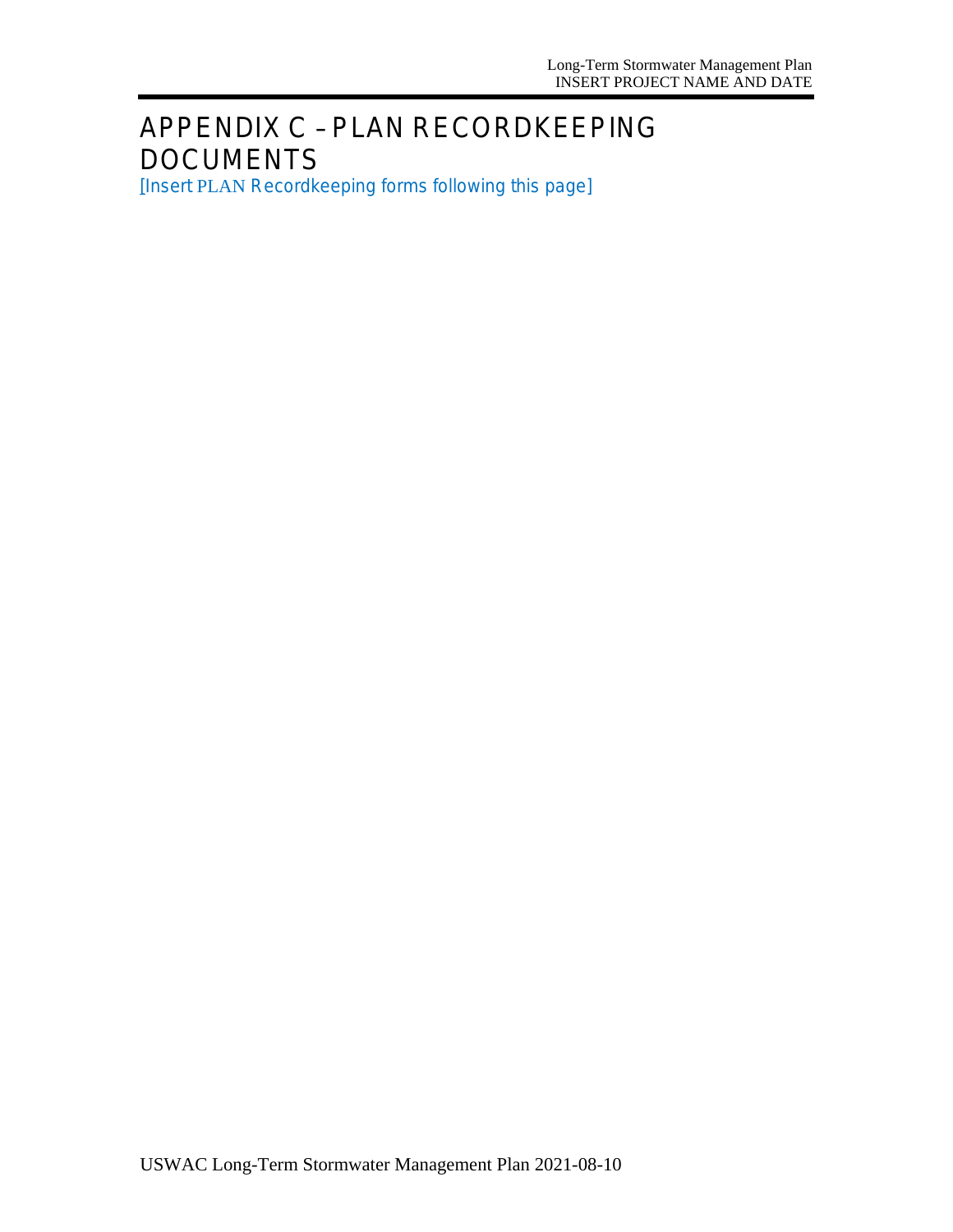#### **MAINTENANCE/INSPECTION SCHEDULE**

| Frequency | Site Infrastructure.                                                          |
|-----------|-------------------------------------------------------------------------------|
|           | Replace text with the infrastructure / system that must be maintained; repeat |
|           |                                                                               |
|           |                                                                               |
|           |                                                                               |
|           |                                                                               |
|           |                                                                               |
|           |                                                                               |
|           |                                                                               |
|           |                                                                               |
|           |                                                                               |
|           |                                                                               |
|           |                                                                               |
|           |                                                                               |
|           |                                                                               |
|           |                                                                               |
|           |                                                                               |

Inspection Frequency Key: A=annual, Q=Quarterly, M=monthly, W=weekly, S=following appreciable storm event, U=Unique infrastructure specific (specify)

#### **RECORD INSPECTIONS IN THE MAINTENANCE LOG**

Inspection Means: Either; Traditional walk through, Awareness/Observation, and during regular maintenance operations while noting efficiencies/inefficiencies/concerns found, etc.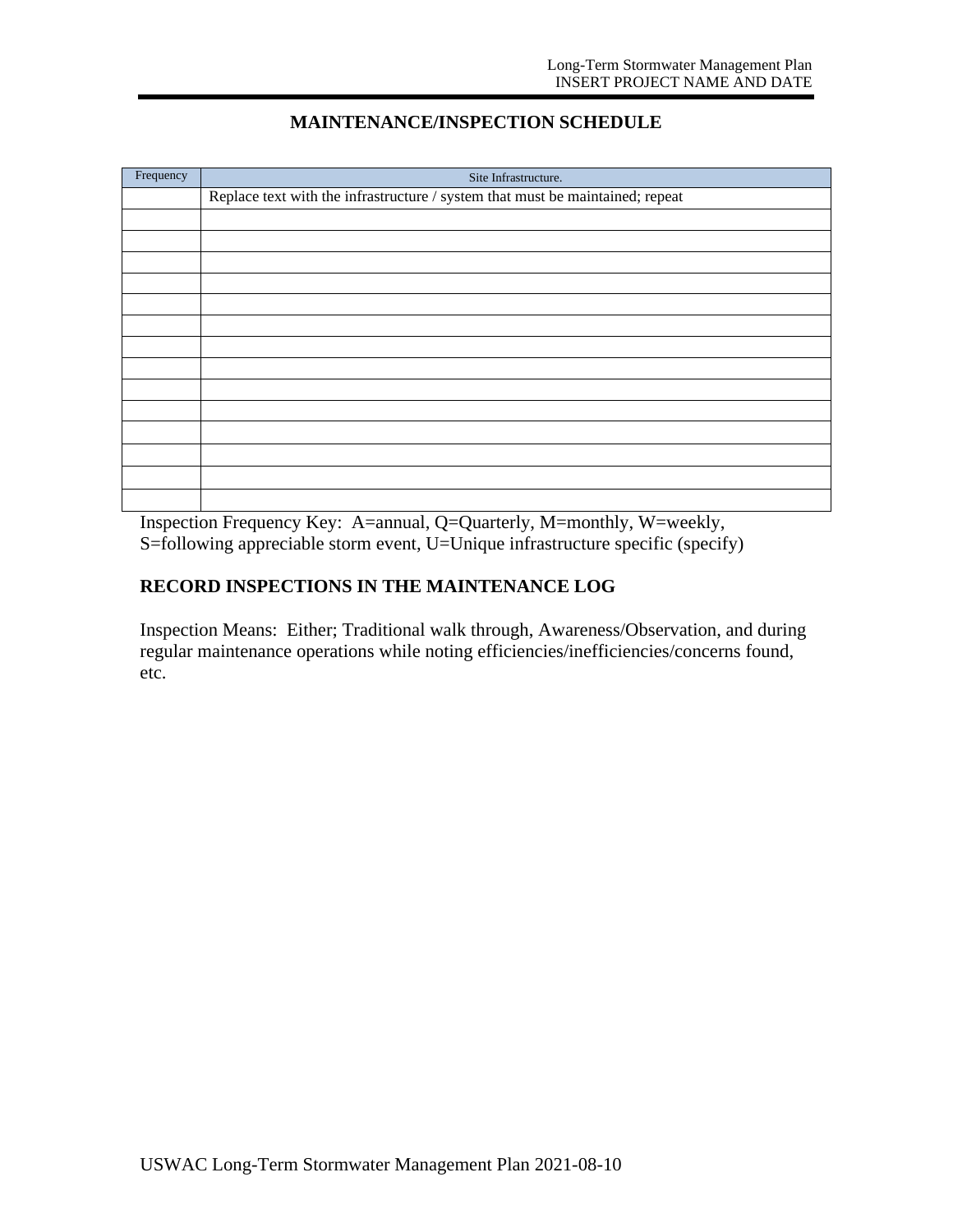#### **MAINTENANCE LOG**

| Date | Maintenance Performed/Spill Events. Perform<br>Maintenance per SOPs | Observation Notes, including but not limited to; Inspection results, Observations,<br>System Performance (effectiveness/inefficiencies), SOP Usefulness, Concerns,<br>Necessary Changes | Initials |
|------|---------------------------------------------------------------------|-----------------------------------------------------------------------------------------------------------------------------------------------------------------------------------------|----------|
|      |                                                                     |                                                                                                                                                                                         |          |
|      |                                                                     |                                                                                                                                                                                         |          |
|      |                                                                     |                                                                                                                                                                                         |          |
|      |                                                                     |                                                                                                                                                                                         |          |
|      |                                                                     |                                                                                                                                                                                         |          |
|      |                                                                     |                                                                                                                                                                                         |          |
|      |                                                                     |                                                                                                                                                                                         |          |
|      |                                                                     |                                                                                                                                                                                         |          |
|      |                                                                     |                                                                                                                                                                                         |          |
|      |                                                                     |                                                                                                                                                                                         |          |
|      |                                                                     |                                                                                                                                                                                         |          |
|      |                                                                     |                                                                                                                                                                                         |          |
|      |                                                                     |                                                                                                                                                                                         |          |

Annual Summary of LTSWMP effectiveness, inefficiencies, problems, necessary changes etc.

\*You may create your own form that provides this same information or request a word copy of this document.